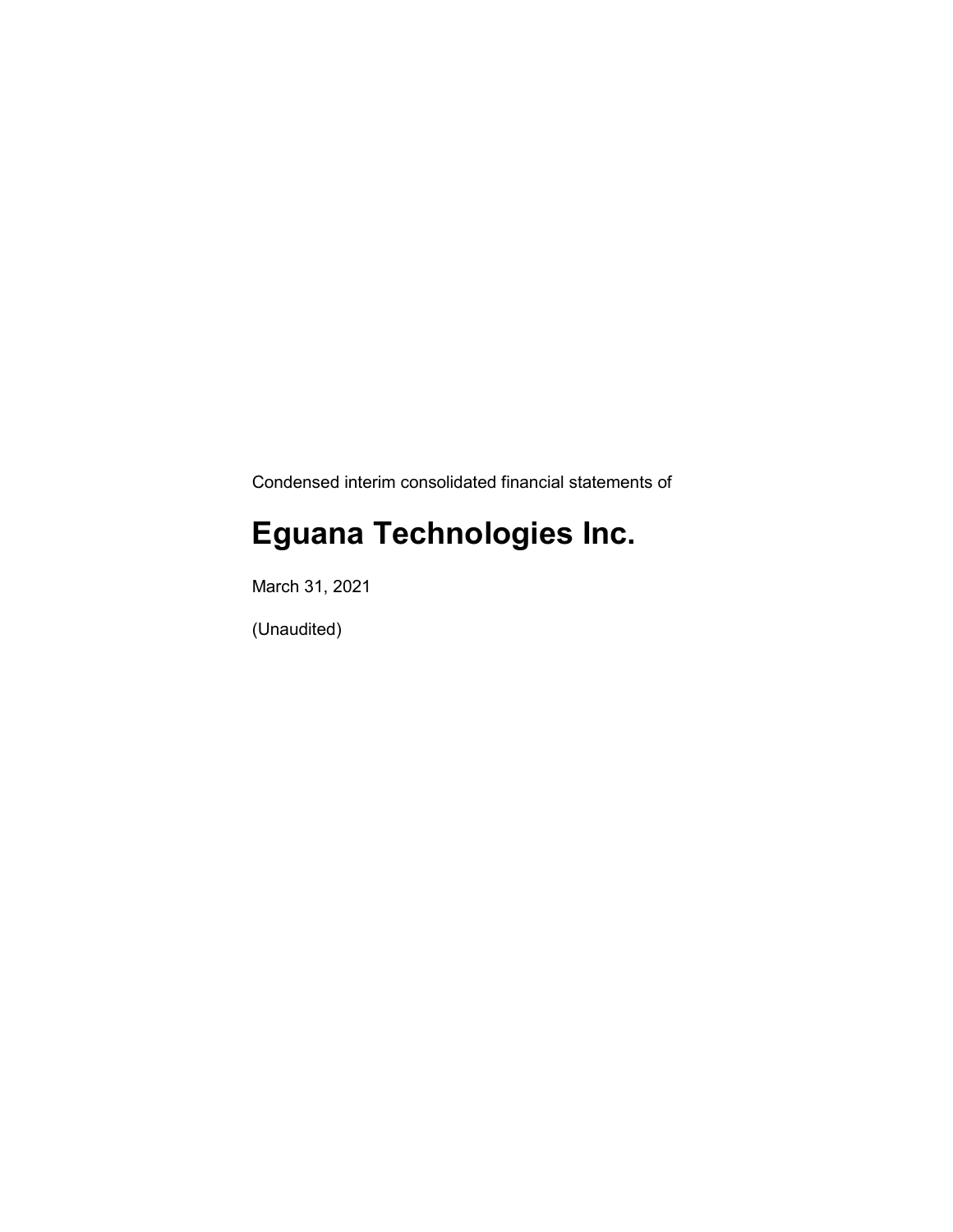Condensed interim consolidated statements of financial position

Stated in Canadian dollars Unaudited

|                                          |             | March 31     | September 30   |
|------------------------------------------|-------------|--------------|----------------|
|                                          | <b>Note</b> | 2021         | 2020           |
| <b>Assets</b>                            |             |              |                |
| Current:                                 |             |              |                |
| Cash                                     |             | 15,028,463   | 527,702        |
| Accounts receivable                      |             | 429,246      | 684,307        |
| Inventory                                | 3           | 2,256,863    | 1,544,105      |
| Prepaid expenses and deposits            |             | 1,636,468    | 253,363        |
|                                          |             | 19,351,040   | 3,009,477      |
| Non-current:                             |             |              |                |
| Development costs                        |             | 3            | 3              |
| Property and equipment                   |             | 382,967      | 435,209        |
| Right-of-use assets                      |             | 414,826      | 347,315        |
|                                          |             | 20,148,836   | 3,792,004      |
| <b>Liabilities</b>                       |             |              |                |
| Current:                                 |             |              |                |
| Accounts payable and accrued liabilities |             | 3,821,159    | 4,051,734      |
| Warranty provision                       |             | 520,938      | 507,929        |
| Deferred revenue                         |             | 109,297      | 610,913        |
| Current portion of long-term debt        | 5           | 746,277      | 1,314,756      |
| Derivative liability                     | 5           | 1,168,807    | 1,152,000      |
| Current portion of lease liability       | 8           | 293,981      | 154,199        |
| Current portion of other liabilities     | 8           | 511,401      | 450,376        |
|                                          |             | 7,171,860    | 8,241,907      |
| Non-current:                             |             |              |                |
| Long-term debt                           | 5           |              | 298,066        |
| <b>Debentures</b>                        | 6           | 4,226,691    | 7,288,750      |
| Preferred shares                         | 7           | 4,698,295    | 4,322,486      |
| Lease liability                          | 8           | 176,889      | 255,359        |
| <b>Other liabilities</b>                 | 8           | 382,545      | 842,270        |
|                                          |             | 16,656,280   | 21,248,838     |
| Shareholders' equity (deficiency)        |             |              |                |
| Common shares                            | 9           | 53,543,208   | 45,634,694     |
| Preferred shares                         | 10          | 567,155      | 567,155        |
| Warrants                                 | 12          | 20,232,195   | 2,488,365      |
| Contributed surplus                      | 13          | 11,570,561   | 10,989,832     |
| Foreign currency translation reserve     |             | (323, 146)   | (229, 700)     |
| <b>Deficit</b>                           |             | (82,097,417) | (76, 907, 180) |
|                                          |             | 3,492,556    | (17, 456, 834) |
|                                          |             | 20,148,836   | 3,792,004      |

*Going concern (Note 2(c)) and Subsequent events (Note 19)*

*The accompanying notes are an integral part of these condensed interim consolidated financial statements.*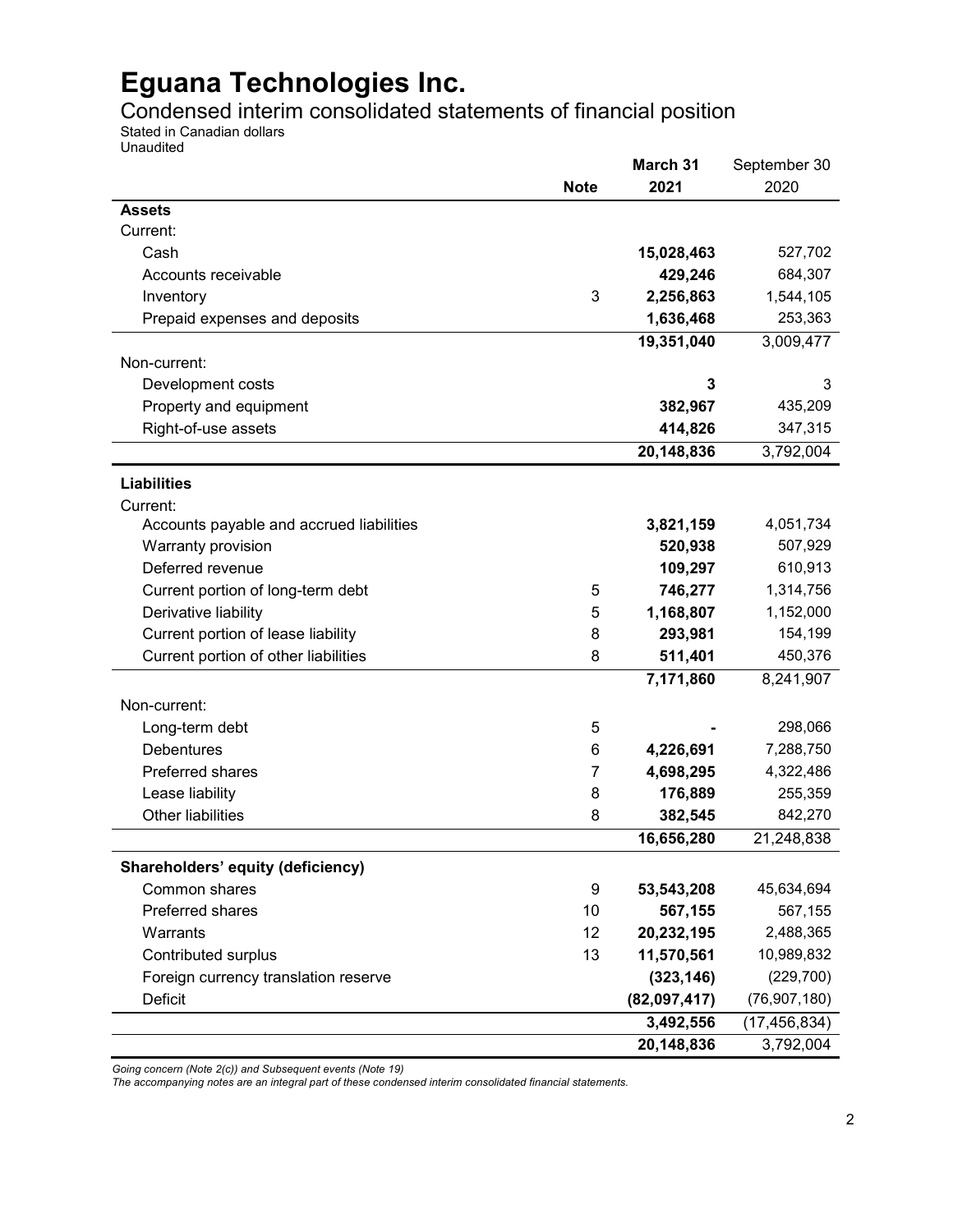Condensed interim consolidated statements of net loss and comprehensive loss

For the three and six-month periods ended March 31,

Stated in Canadian dollars

Unaudited

|                                             |             |               | Three months ended   | <b>Six months ended</b> |                      |
|---------------------------------------------|-------------|---------------|----------------------|-------------------------|----------------------|
|                                             | <b>Note</b> | 2021          | 2020                 | 2021                    | 2020                 |
|                                             |             |               | Restated (note 2(b)) |                         | Restated (note 2(b)) |
| Sales and engineering services              | 17          | 347,582       | 1,805,778            | 2,671,369               | 4,440,939            |
| Cost of goods sold                          |             | 333,752       | 1,414,801            | 2,467,602               | 3,819,874            |
| Gross margin                                |             | 13,830        | 390,977              | 203,767                 | 621,065              |
| Expenses                                    |             |               |                      |                         |                      |
| General and administrative                  |             | 1,097,880     | 450,026              | 1,907,901               | 979,545              |
| Selling and marketing                       |             | 472,150       | 524,651              | 928,184                 | 1,065,403            |
| Product research and development            |             | 419,179       | 208,293              | 850,260                 | 408,075              |
| Operations                                  |             | 194,909       | 168,173              | 436,851                 | 435,595              |
|                                             |             | 2,184,118     | 1,351,143            | 4,123,196               | 2,888,618            |
| <b>Operating Loss</b>                       |             | (2, 170, 288) | (960, 166)           | (3,919,429)             | (2, 267, 553)        |
| Financing costs                             | 15          | (743, 653)    | (835, 548)           | (1,455,300)             | (1,321,899)          |
| Loss on debt extinguishment                 | 5           |               | (491, 692)           |                         | (491, 692)           |
| Unrealized foreign exchange (loss)<br>gain  |             | 79,006        | (458, 855)           | 184,492                 | (418, 219)           |
| Other income                                |             |               | $\overline{2}$       |                         | 3                    |
| <b>Net loss</b>                             |             | (2,834,935)   | (2,746,259)          | (5, 190, 237)           | (4,499,360)          |
| Foreign currency translation adjustment     |             | (31, 425)     | 11,530               | (93, 446)               | 6,369                |
| <b>Total comprehensive loss</b>             |             | (2,866,360)   | (2,734,729)          | (5, 283, 683)           | (4,492,991)          |
| Loss per common share                       |             |               |                      |                         |                      |
| Basic and diluted                           |             | (0.01)        | (0.01)               | (0.02)                  | (0.02)               |
| Weighted average number of common<br>shares |             |               |                      |                         |                      |
| Basic and diluted                           | 9           | 258,011,945   | 227,236,682          | 246,316,788             | 227,090,218          |

*The accompanying notes are an integral part of these condensed interim consolidated financial statements.*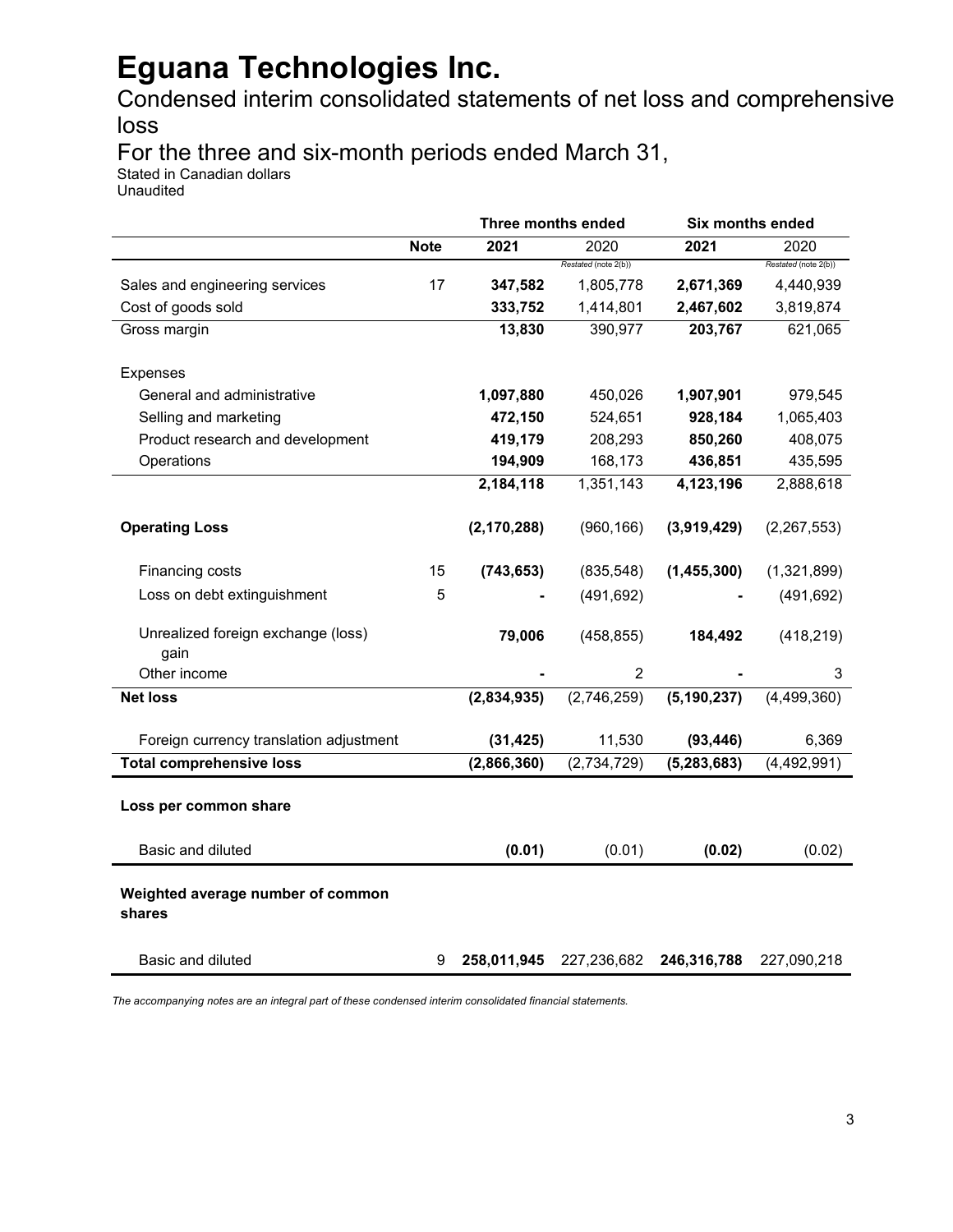Condensed interim consolidated statements of change in equity (deficiency) For the six-month periods ended March 31,

Stated in Canadian dollars

| Unaudited                               | Common<br>shares | Preferred<br>shares | Warrants   | Contributed<br>surplus | Foreign<br>currency<br>translation<br>reserve | Deficit              | Total          |
|-----------------------------------------|------------------|---------------------|------------|------------------------|-----------------------------------------------|----------------------|----------------|
|                                         |                  |                     |            |                        |                                               | Restated (note 2(b)) |                |
| Balance October 1, 2020                 | 45,634,694       | 567,155             | 2,488,365  | 10,989,832             | (229, 700)                                    | (76, 907, 180)       | (17, 456, 834) |
| Net loss for the period                 |                  |                     |            |                        |                                               | (5, 190, 237)        | (5, 190, 237)  |
| <b>Foreign Currency Translation</b>     |                  |                     |            |                        | (93, 446)                                     |                      | (93, 446)      |
| Issue of share capital (net) (note 9)   | 1,530,535        |                     |            |                        |                                               |                      | 1,530,535      |
| Issuance of partnership units (note 11) | 909,967          |                     |            |                        |                                               |                      | 909,967        |
| Issuance of special warrants (note 12)  |                  |                     | 18,233,011 |                        |                                               |                      | 18,233,011     |
| Warrants issued                         |                  |                     | 128,808    |                        |                                               |                      | 128,808        |
| Warrants exercised                      | 1,490,173        |                     | (617,989)  |                        |                                               |                      | 872,184        |
| Stock options exercised                 | 598,063          |                     |            | (235, 813)             |                                               |                      | 362,250        |
| Convertible debenture exercised         | 3,379,776        |                     |            |                        |                                               | $\blacksquare$       | 3,379,776      |
| Share-based payments                    |                  |                     |            | 816,542                |                                               |                      | 816,542        |
| Balance March 31, 2021                  | 53,543,208       | 567,155             | 20,232,195 | 11,570,561             | (323, 146)                                    | (82,097,417)         | 3,492,556      |
| Balance October 1, 2019                 | 45,366,483       | 567,155             | 1,187,433  | 10,679,365             | (152, 888)                                    | (68, 668, 528)       | (11,020,980)   |
| Loss for the period                     |                  |                     |            |                        |                                               | (4,499,360)          | (4,499,360)    |
| Other comprehensive loss                |                  |                     |            |                        | 6,369                                         |                      | 6,369          |
| Issue of share capital                  | 58,349           |                     |            |                        |                                               |                      | 58,349         |
| Warrants issued                         |                  |                     | 1,135,183  |                        |                                               |                      | 1,135,183      |
| Warrants expired                        |                  |                     | (88, 634)  | 88,634                 |                                               |                      |                |
| Convertible debenture exercised         | 35,941           |                     |            |                        |                                               |                      | 35,941         |
| Share-based payments                    |                  |                     |            | 53,057                 |                                               |                      | 53,057         |
| Balance March 31, 2020                  | 45,460,773       | 567,155             | 2,233,982  | 10,821,056             | (146, 519)                                    | (73, 167, 888)       | (14, 231, 441) |

*The accompany notes are an integral part of these condensed interim consolidated financial statements.*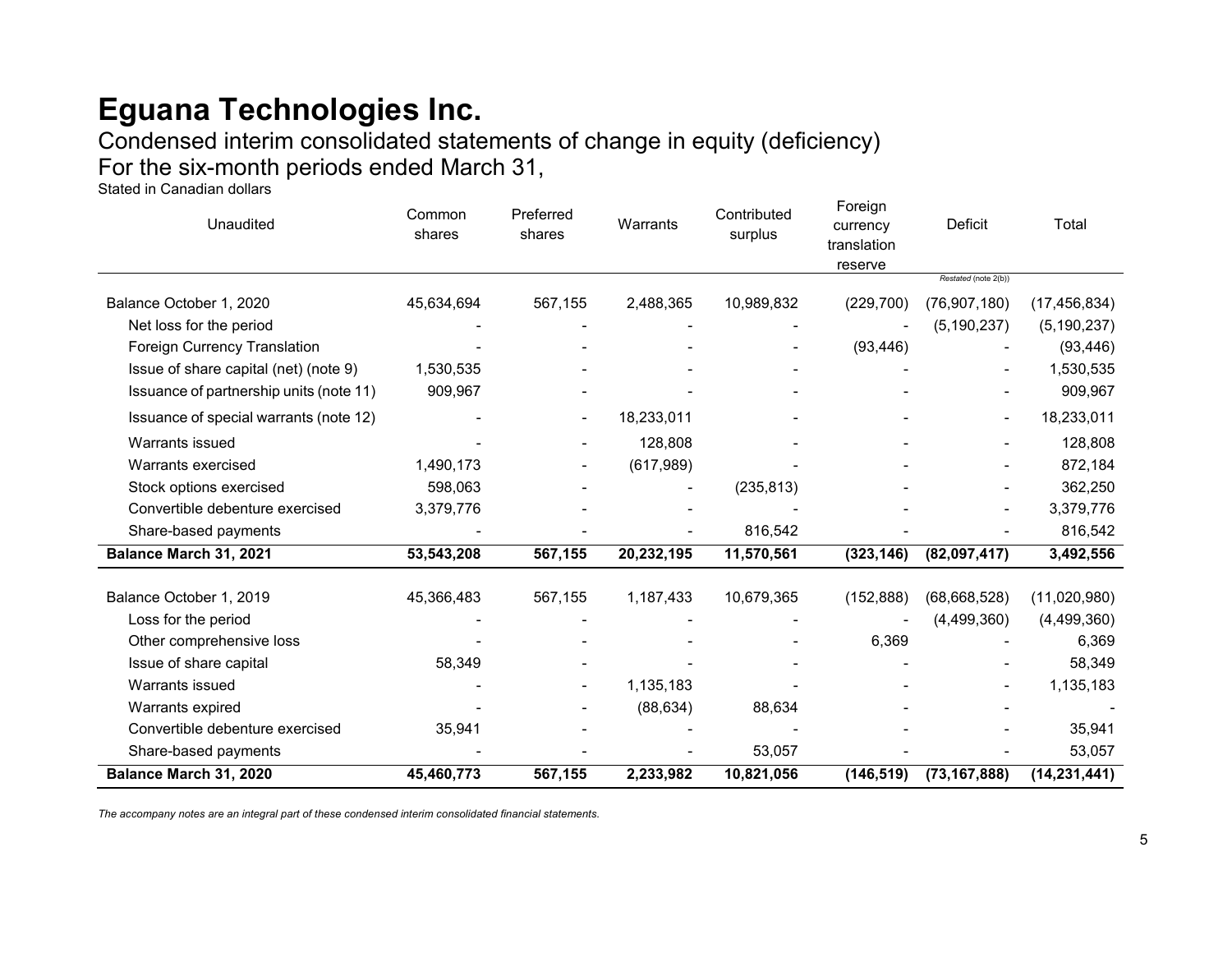Condensed interim consolidated statements of cash flows

For the six-month periods ended March 31,

Stated in Canadian dollars Unaudited

|                                                     |             | Three months ended |                      | Six months ended |                      |
|-----------------------------------------------------|-------------|--------------------|----------------------|------------------|----------------------|
|                                                     | <b>Note</b> | 2021               | 2020                 | 2021             | 2020                 |
| <b>Operating activities</b>                         |             |                    | Restated (note 2(b)) |                  | Restated (note 2(b)) |
| Net loss                                            |             | (2,834,935)        | (2,746,259)          | (5, 190, 237)    | (4, 499, 360)        |
| Share-based payments                                | 13          | 384,491            | 15,141               | 816,542          | 53,057               |
| Financing costs                                     | 14          | 743,653            | 835,548              | 1,455,300        | 1,321,899            |
| Loss on debt extinguishment                         | 5           |                    | 491,692              |                  | 491,692              |
| Amortization of capital assets                      |             | 33,956             | 43,589               | 67,618           | 89,608               |
| Amortization of lease assets                        |             | 49,955             | 42,900               | 101,501          | 86,522               |
| Write up of inventory                               | $\sqrt{3}$  | (32, 645)          |                      | (32, 645)        |                      |
| Warranty provision                                  |             | (1,661)            | 36,514               | 13,009           | 90,153               |
| Unrealized foreign exchange loss (gain)             |             | (79,006)           | 458,855              | (184, 492)       | 418,219              |
|                                                     |             | (1,736,192)        | (822,020)            | (2,953,404)      | (1,948,210)          |
| Net change in non-cash working capital              | 16          | (2,017,483)        | (2,091,232)          | (2,712,328)      | 308,555              |
| Cash flow used in operating activities              |             | (3,753,675)        | (2,913,252)          | (5,665,732)      | (1,639,655)          |
| <b>Financing activities</b>                         |             |                    |                      |                  |                      |
| Cost from modification of long-term debt            | 5           |                    | (41, 691)            |                  | (41, 691)            |
| Proceeds from issuance of bridge loan               | 4           |                    |                      |                  | 280,000              |
| Cost of issuing bridge loan                         | 4           |                    |                      |                  | (3,745)              |
| Proceeds from issuance of convertible debenture     | 6           |                    | 5,000,000            |                  | 5,000,000            |
| Cost of issuing convertible debenture               | 6           |                    | (104, 331)           |                  | (104, 331)           |
| Proceeds from issuance of common shares             | 9           |                    |                      | 1,500,000        |                      |
| Cost of issuing common shares                       | 9           |                    |                      | (196, 598)       |                      |
| Proceeds from issuance of limited partnership units | 11          |                    |                      | 1,150,000        |                      |
| Cost of issuing limited partnership units           | 11          |                    |                      | (193, 276)       |                      |
| Proceeds from issuance of special warrants          | 12          | 20,000,000         |                      | 20,000,000       |                      |
| Cost of issuing special warrants                    | 12          | (1,766,989)        |                      | (1,766,989)      |                      |
| Proceeds on exercise of warrants                    | 12          | 895,246            |                      | 896,346          |                      |
| Proceeds on exercise of stock options               | 13          | 340,500            |                      | 362,250          |                      |
| Repayment of long-term debt                         | 5           | (439, 760)         | (270, 715)           | (895, 841)       | (424, 594)           |
| Repayment of leases                                 | 8           | (65, 203)          | (56, 998)            | (129, 965)       | (115, 470)           |
| Repayment of other liabilities                      | 8           | (379, 379)         | (55, 854)            | (544, 058)       | (98, 226)            |
| Cash flow from financing activities                 |             | 18,584,415         | 4,470,411            | 20,181,869       | 4,491,943            |
| <b>Investing activities</b>                         |             |                    |                      |                  |                      |
| Capital asset additions                             |             | (10, 704)          | (113,094)            | (15, 376)        | (121, 498)           |
| Cash flow used in investing activities              |             | (10, 704)          | (113,094)            | (15, 376)        | (121, 498)           |
| Net change in cash                                  |             | 14,820,036         | 1,444,065            | 14,500,761       | 2,730,790            |
| Cash, beginning of period                           |             | 208,427            | 1,766,895            | 527,702          | 480,170              |
| Cash, end of period                                 |             | 15,028,463         | 3,210,960            | 15,028,463       | 3,210,960            |

*The accompanying notes are an integral part of these condensed interim consolidated financial statements.*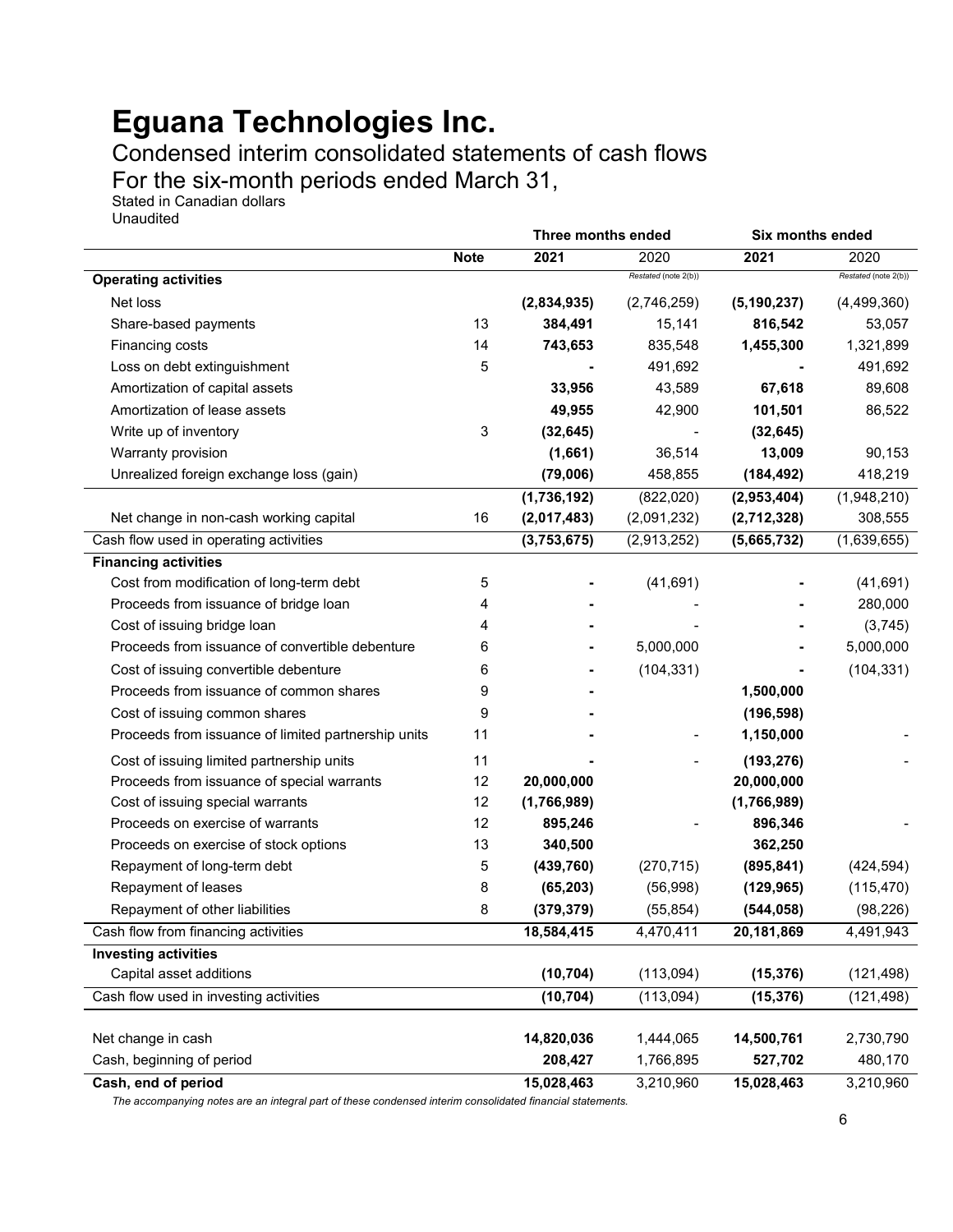### Notes to the condensed interim consolidated financial statements

March 31, 2021 Stated in Canadian dollars Unaudited

#### **1. Description of the business**

Eguana Technologies Inc. ("the Company"), incorporated under the *Alberta Business Corporations Act*, designs and manufactures high performance residential and commercial energy storage systems. Eguana has two decades of experience delivering grid edge power electronics for fuel cell, photovoltaic and battery applications. The Company is a publicly traded company headquartered at Unit 3, 6143 –  $4<sup>th</sup>$  Street SE, Calgary, Alberta, Canada and its shares trade on the TSX Venture Exchange (the "TSX-V") under the symbol "EGT".

#### **2. Basis of preparation**

### **(a) Statement of compliance**

These unaudited condensed interim consolidated financial statements ("financial statements") were prepared in accordance with IAS 34 Interim Financial Reporting.

These financial statements do not comprise all the information required for annual audited consolidated financial statements and therefore should be read in conjunction with the annual audited consolidated financial statements for the years ended September 30, 2020 and 2019, which were prepared in accordance with IFRS.

These financial statements follow the same accounting policies as outlined in Notes 2 and 4 of the audited consolidated financial statements for the year ended September 30, 2020.

The preparation of financial statements requires the use of certain critical accounting estimates. It also requires management to exercise judgment in applying the Company's accounting policies. The areas involving a higher degree of judgment or complexity, or areas where assumptions and estimates are significant to the financial statements are consistent with those disclosed in Note 2 of the September 30, 2020 audited consolidated financial statements.

These financial statements were approved and authorized for issuance by the Board of Directors of the Company on May 31, 2021.

#### **(b) Restatement**

During the preparation of the condensed interim consolidated financial statements for the three-month period ended December 31, 2020, management identified an overstatement of \$167,000 in the revenue recorded in the comparative period ended December 31, 2019. This revenue should instead have been allocated to the second quarter ended March 31, 2020. Management also identified an understatement of cost of goods sold of \$17,600 which had originally been booked within product research and development expenses.

As previously disclosed in the September 30, 2020 Management Discussion and Analysis, due to an update to the accounting treatment associated with the senior debt amendment in Q2 2020 from a debt modification to a debt extinguishment, the Company recorded a non-cash increase of the net loss for the six-month period ended March 31, 2020 of \$491,692, of which only \$29,314 was previously recorded within financing expenses. The amount previously recorded of \$29,314 has been reclassed to be included within loss on debt extinguishment as noted below.

The impact of the errors on the March 31, 2020 condensed interim consolidated financial statements is summarized below: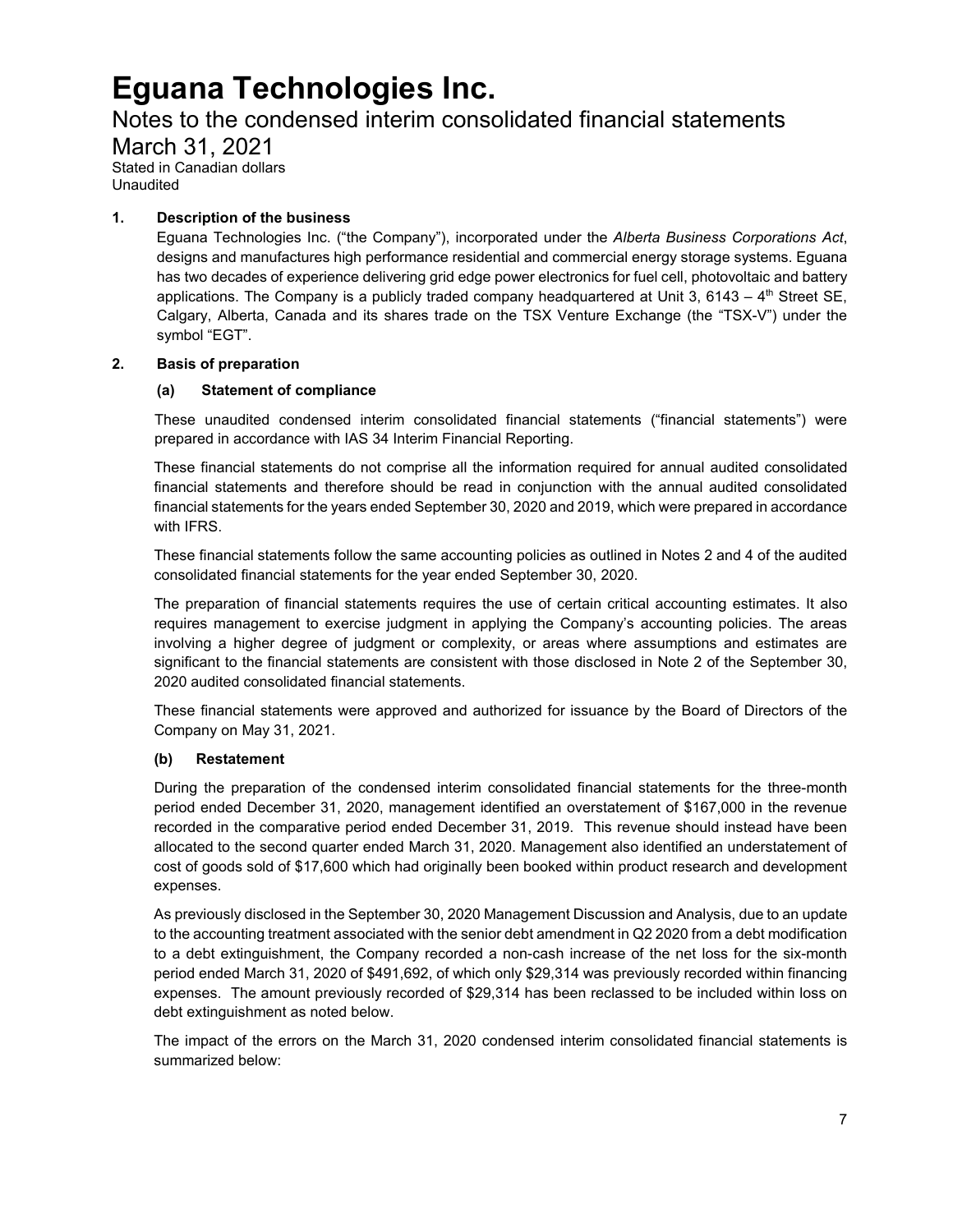Notes to the condensed interim consolidated financial statements

March 31, 2021

Stated in Canadian dollars Unaudited

*Extract from the condensed interim consolidated statement of loss and comprehensive loss* 

|                                  | Three-month period<br>ended March 31,<br>2020 before<br>restatement | Restatement | Three-month period<br>ended March 31,<br>2020 as restated |
|----------------------------------|---------------------------------------------------------------------|-------------|-----------------------------------------------------------|
| Sales and engineering services   | 1,638,778                                                           | 167,000     | 1,805,778                                                 |
| Cost of goods sold               | 1,432,401                                                           | (17,600)    | 1,414,801                                                 |
| Gross Margin                     | 206,377                                                             | 184,600     | 390,977                                                   |
| Product research and development | 190,693                                                             | 17,600      | 208,293                                                   |
| Loss before undernoted items     | (1, 127, 166)                                                       | 167,000     | (960, 166)                                                |
| Financing costs                  | (864, 862)                                                          | 29,314      | (835, 548)                                                |
| Loss on debt extinguishment      |                                                                     | (491, 692)  | (491,692)                                                 |
| Net loss                         | (2,450,881)                                                         | (295, 378)  | (2,746,259)                                               |
| Total comprehensive loss         | (2, 439, 351)                                                       | (295, 378)  | (2,734,729)                                               |

|                             | Six-month period<br>ended March 31,<br>2020 before<br>restatement | Restatement | Six-month period<br>ended March 31,<br>2020 as restated |
|-----------------------------|-------------------------------------------------------------------|-------------|---------------------------------------------------------|
| Financing costs             | (1,351,213)                                                       | 29.314      | (1,321,899)                                             |
| Loss on debt extinguishment | -                                                                 | (491, 692)  | (491, 692)                                              |
| Net loss                    | (4,036,982)                                                       | (462, 378)  | (4,499,360)                                             |
| Total comprehensive loss    | (4,030,613)                                                       | (462, 378)  | (4,492,991)                                             |

*Extract from the condensed interim consolidated statement of cash flows*

|                                           | Three-month period<br>ended March 31,<br>2020 before<br>restatement | Restatement | Three-month period<br>ended March 31,<br>2020 as restated |
|-------------------------------------------|---------------------------------------------------------------------|-------------|-----------------------------------------------------------|
| Net loss                                  | (2,450,881)                                                         | (295, 378)  | (2,746,259)                                               |
| Financing costs                           | 864,862                                                             | (29, 314)   | 835,548                                                   |
| Loss on debt extinguishment               |                                                                     | 491,692     | 491,692                                                   |
| Net change in non-cash working<br>capital | (1,936,232)                                                         | (155,000)   | (2,091,232)                                               |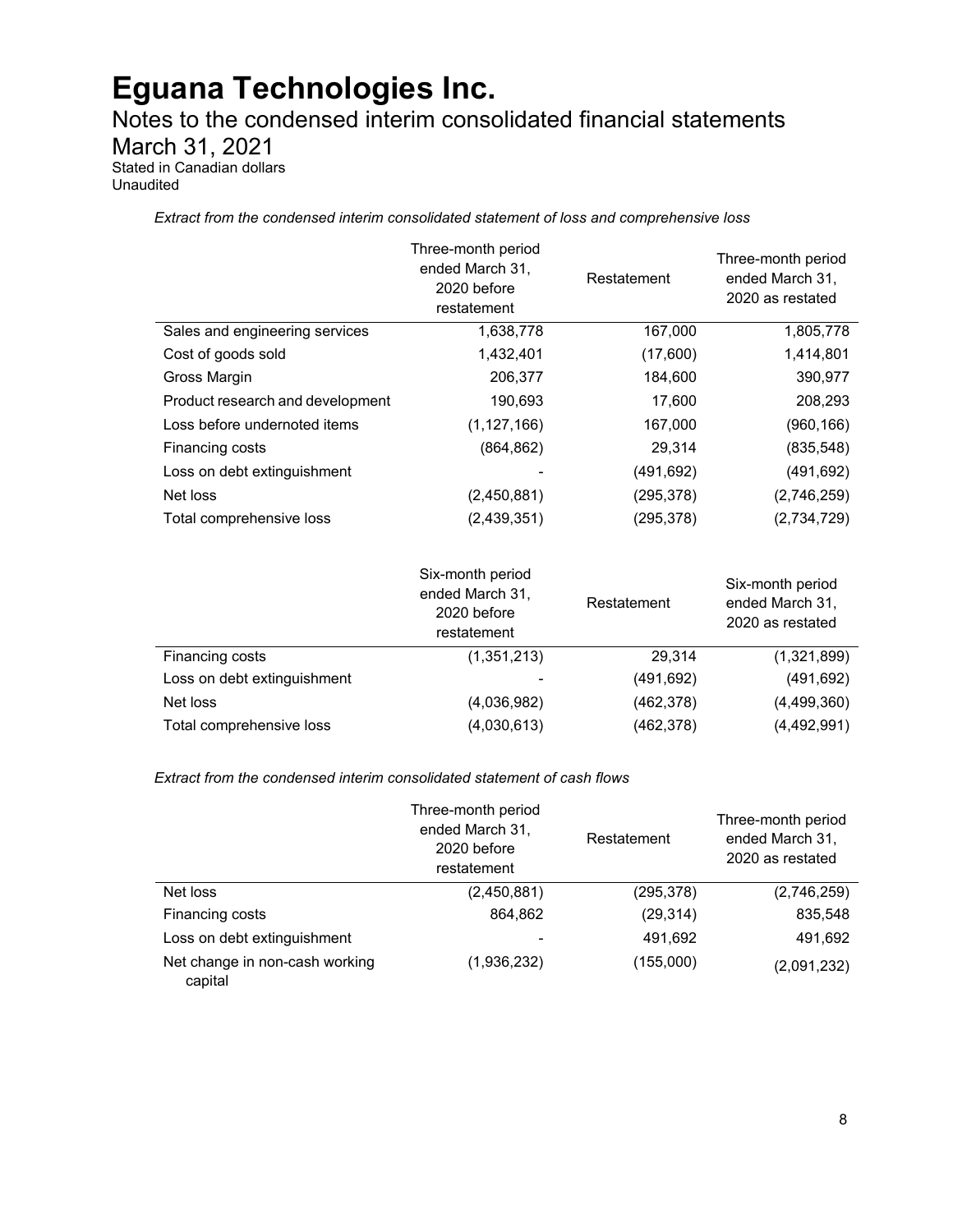Notes to the condensed interim consolidated financial statements

March 31, 2021

Stated in Canadian dollars Unaudited

|                             | Six-month period<br>ended March 31,<br>2020 before<br>restatement | Restatement | Six-month period<br>ended March 31,<br>2020 as restated |
|-----------------------------|-------------------------------------------------------------------|-------------|---------------------------------------------------------|
| Net loss                    | (4,036,982)                                                       | (462, 378)  | (4,499,360)                                             |
| Financing costs             | 1,351,213                                                         | (29, 314)   | 1,321,899                                               |
| Loss on debt extinguishment | -                                                                 | 491,692     | 491,692                                                 |

### **(c) Going concern**

These consolidated financial statements were prepared on a going concern basis. The going concern basis of accounting assumes that the Company will continue its operations for the foreseeable future and will be able to realize its assets and discharge its liabilities and commitments in the normal course of business.

At March 31, 2021, the Company had not achieved profitable operations since its inception and had accumulated a deficit of \$82,097,417 (September 30, 2020 - \$76,907,180), incurred a net loss for the sixmonth period ended March 31, 2021 of \$5,190,237 (March 31, 2020 - \$4,499,360) and cash flow used in operating activities was \$5,665,732 (March 31, 2020 - \$1,639,655). Whether and when the Company can attain profitability from operations is uncertain. At March 31, 2021 the Company has a positive working capital of \$12,179,180 (September 30, 2020 – deficiency \$5,232,430). The lack of profitable operations results in material uncertainties that may cast significant doubt on the Company's ability to continue as a going concern.

The ability to continue as a going concern is dependent on completing equity or debt financings and generating profitable operations in the future in order to meet liabilities as they come due and enable the Company to continue operations. To address its financing requirements, the Company completed a \$20 million private placement in February 2021 (Note 12) and may need to also seek additional financing through the issuance of common shares, first preferred shares, units of EGT Markets Limited Partnership and debentures to meet its continuing operating requirements. The outcome of these matters cannot be predicted at this time.

These consolidated financial statements do not include any adjustments that would be necessary if the going concern assumption were not appropriate. Failure to continue as a going concern would require adjustments to assets and liabilities, the reported revenues and expenses, and balance sheet classifications used, which could differ materially from the going concern basis.

### **(d) COVID-19**

In March 2020, the World Health Organization declared coronavirus COVID-19 a global pandemic. This contagious disease outbreak, which has continued to spread, and any related adverse public health developments, has adversely affected workforces, economies, and financial markets globally, leading to an economic downturn. Government authorities have approved the rollout of COVID-19 vaccines and easing of restrictions implemented to prevent the spread of COVID-19, however there is no certainty when economic activity will return to pre COVID-19 levels. The situation remains dynamic and it is not possible for the Company to predict the duration or magnitude of the adverse results of the outbreak and its effects on the Company's business or ability to raise funds.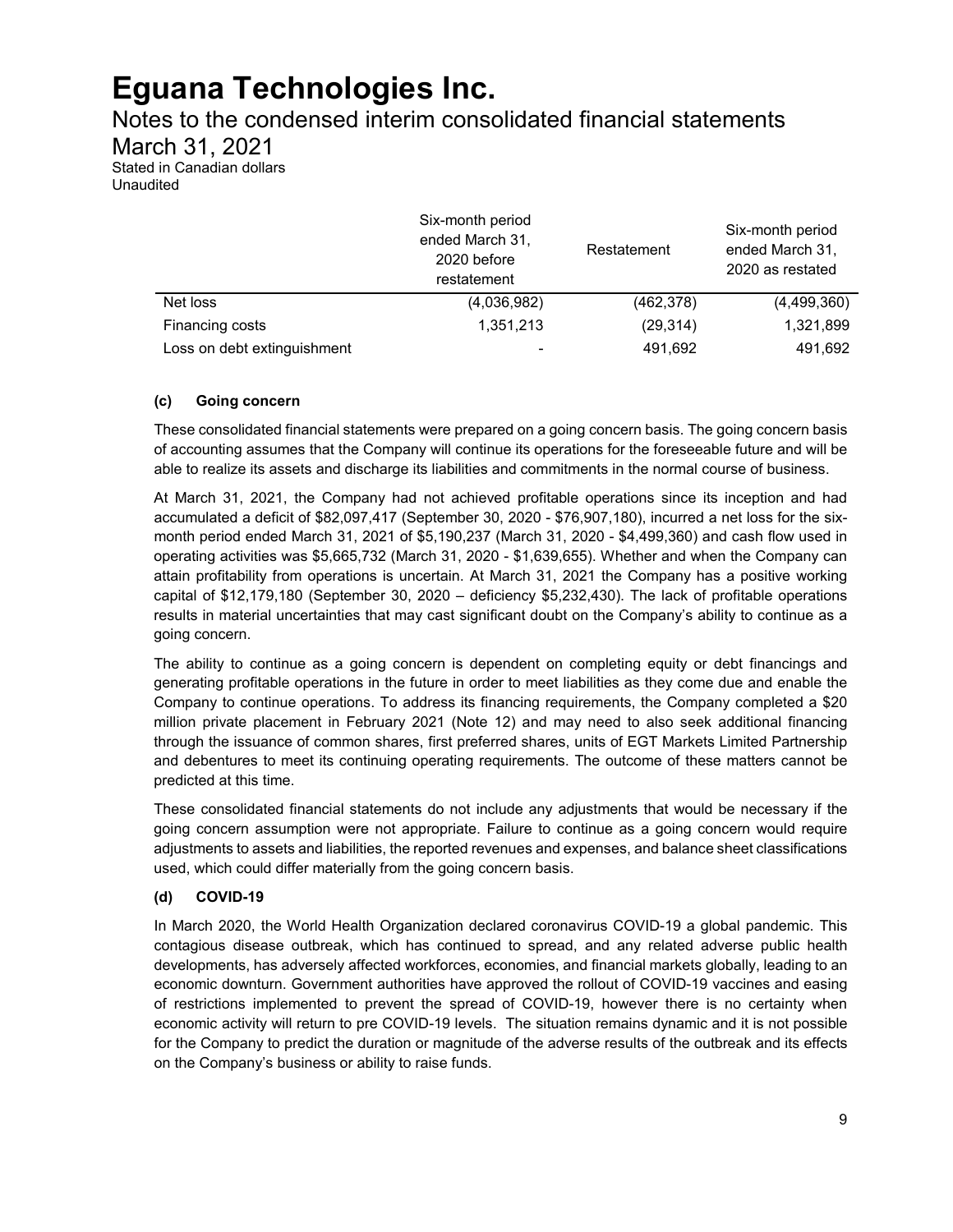### Notes to the condensed interim consolidated financial statements

March 31, 2021

Stated in Canadian dollars Unaudited

> Estimates and judgments made by management in the preparation of the interim financial statements are increasingly difficult and subject to a higher degree of estimation uncertainty during this volatile period.

#### **3. Inventory**

|                | March 31<br>2021 | September 30<br>2020 |
|----------------|------------------|----------------------|
| Finished goods | 1,294,524        | 574,136              |
| Components     | 962,339          | 969,969              |
|                | 2,256,863        | 1,544,105            |

As at March 31, 2021, \$2,198,960 (September 30, 2020 - \$1,370,244) of inventory was carried at cost and \$57,903 (September 30, 2020 - \$173,861) was carried at net realizable value. \$32,645 of inventory was written-up for the period ended March 31, 2021 (2020 - \$nil).

### **4. Bridge loan**

On November 29, 2019, the Company entered into a short-term bridge financing transaction ("Bridge Loan") in the amount of \$280,000, with certain accredited investors, including the Company's Chief Executive Officer. The principal amount of the Bridge Loan bore an interest rate of 12.0% per annum for the initial three-month period, and 24.0% per annum each month thereafter and held a maturity date of May 29, 2020. The Company had the right to prepay at any time a partial or the entire balance of the Bridge Loan outstanding together with accrued interest, without notice, penalty, or bonus. An administrative fee of 10% on the initial principal amount is due and payable on the earlier of payment or maturity date. On April 7, 2020, the Company repaid the full amount outstanding on the Bridge Loan.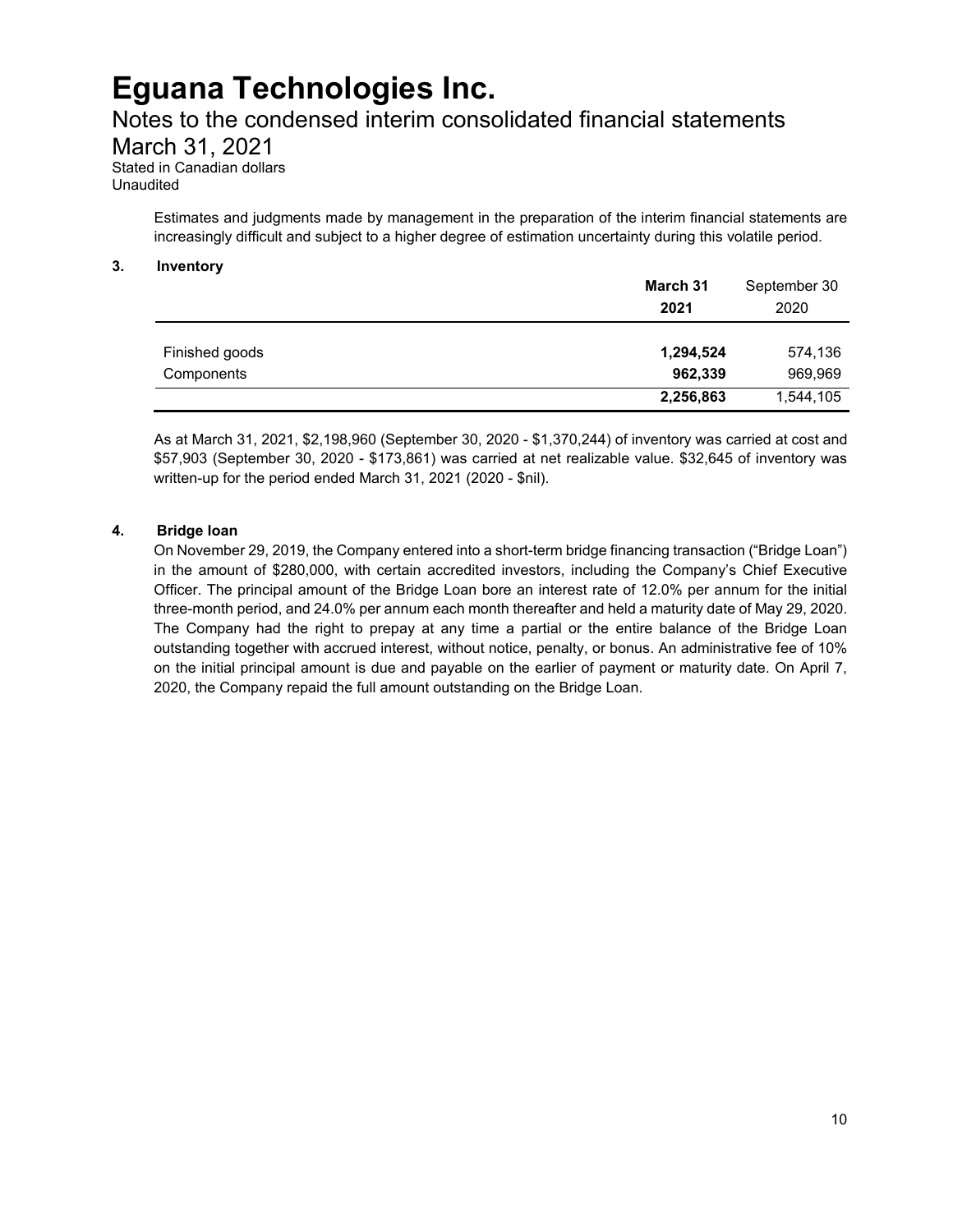Notes to the condensed interim consolidated financial statements

March 31, 2021

Stated in Canadian dollars Unaudited

### **5. Long-term debt and derivative liability**

|                                           | <b>Derivative</b><br>liability | Long-term debt | Total       |
|-------------------------------------------|--------------------------------|----------------|-------------|
| Balance October 1, 2019                   | 874,627                        | 2,495,615      | 3,370,242   |
| Loss on extinguishment of debt            |                                | 491,692        | 491,692     |
| Fair value allocation to warrant exchange |                                | (410, 898)     | (410, 898)  |
| Accretion and accrued interest            |                                | 360,381        | 360,381     |
| Repayment                                 |                                | (1,371,871)    | (1,371,871) |
| Fair value loss on derivative liability   | 277,373                        |                | 277,373     |
| Loss on foreign exchange                  |                                | 47,903         | 47,903      |
| Balance September 30, 2020                | 1,152,000                      | 1,612,822      | 2,764,822   |
| Accretion and accrued interest            |                                | 103,141        | 103,141     |
| Repayment                                 |                                | (895, 841)     | (895, 841)  |
| Fair value loss on derivative liability   | 16,807                         |                | 16,807      |
| Gain on foreign exchange                  |                                | (73, 845)      | (73, 845)   |
| Balance March 31, 2021                    | 1,168,807                      | 746,277        | 1,915,084   |
| Less: current portion                     | (1, 168, 807)                  | (746, 277)     | (1,915,084) |
|                                           |                                |                |             |

The derivative liability is carried at fair value through profit and loss and re-measured at each reporting date. The fair value was the present value of the warrant exchange payment using a discount rate of 16% and the value was determined to be \$1,168,807 at March 31, 2021.

On December 31, 2019, the Company entered an amendment, that was finalized in January 2020, with the Senior Lender to the original loan agreement, wherein the monthly payments were reduced and comprised of interest only for four months commencing November 1, 2019 through February 1, 2020. The Senior Loan will continue to bear interest at a rate of 12.5% per annum and will now be repaid February 1, 2022. In consideration, 4,161,333 common share purchase warrants were issued on January 22, 2020, at a price of \$0.06 per warrant for a period of five years, with an expiry date of January 22, 2025. The fair value of the amended loan was determined by applying an effective interest rate of 18.1% to discount the contractual cash over the remaining life of the loan. The book value of the loan prior to amendment was then deducted from the new fair value, resulting in a loss on extinguishment of debt of \$80,794 in January 2020.

The fair value of the warrant component was determined by using the Black-Scholes option pricing model using a nil dividend yield, a 1.46% interest rate and a volatility of 77.10%. The fair market value at issuance was \$410,898, also recognized as loss on extinguishment.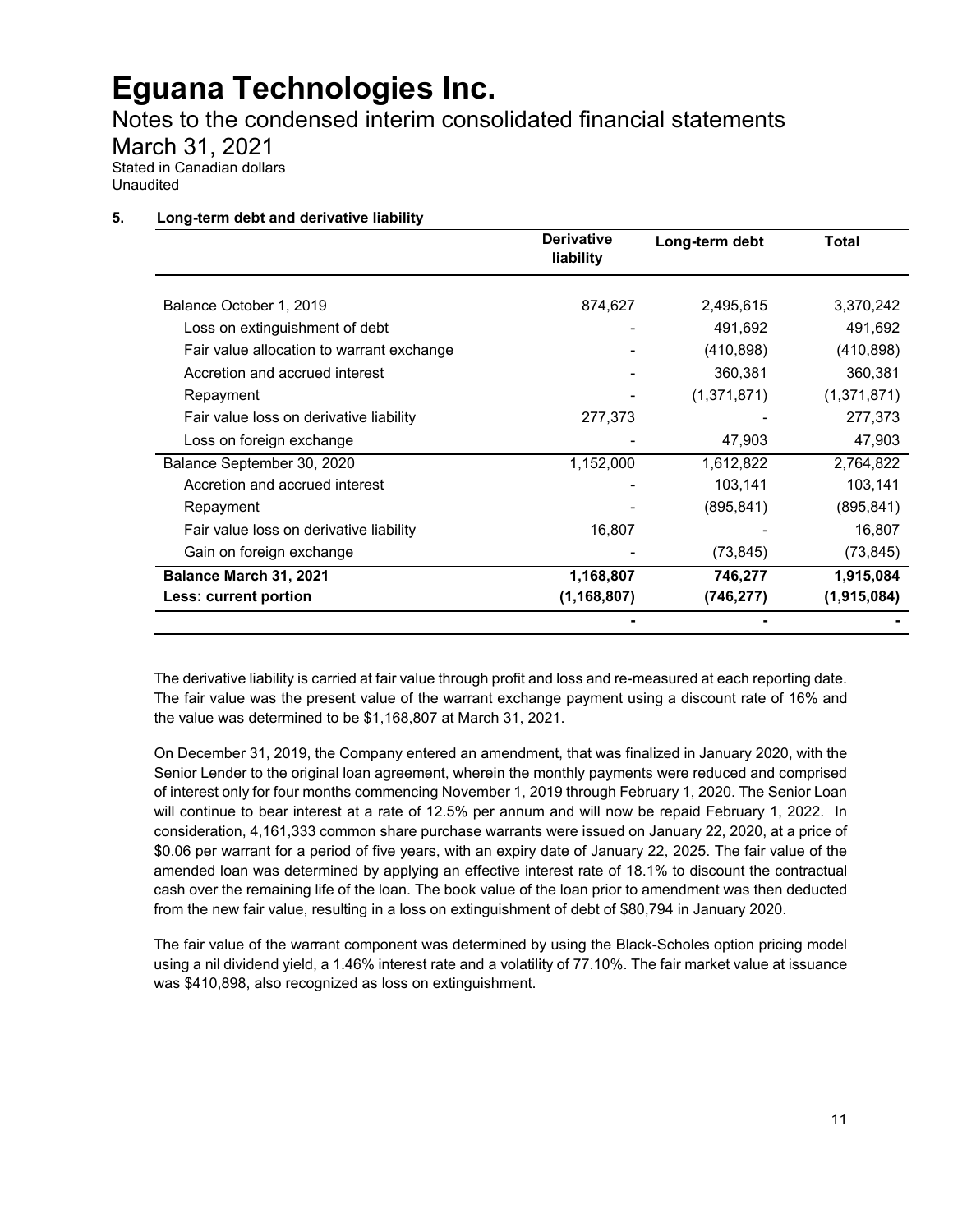Notes to the condensed interim consolidated financial statements

March 31, 2021

Stated in Canadian dollars Unaudited

#### **6. Debentures**

|                             | Debt component of<br>convertible<br>debenture | Warrant component<br>of convertible<br>debenture (note 12) | Total       |
|-----------------------------|-----------------------------------------------|------------------------------------------------------------|-------------|
| Balance October 1, 2019     | 3,018,560                                     | 895,184                                                    | 3,913,744   |
| Convertible debenture       | 4,000,000                                     | 1,000,000                                                  | 5,000,000   |
| Transaction costs           | (83, 465)                                     | (20, 866)                                                  | (104, 331)  |
| Interest                    | (695, 551)                                    |                                                            | (695, 551)  |
| Accretion                   | 1,199,841                                     |                                                            | 1,199,841   |
| Conversion to common shares | (150, 635)                                    |                                                            | (150, 635)  |
| Balance September 30, 2020  | 7,288,750                                     | 1,874,318                                                  | 9,163,068   |
| Interest                    | (418, 932)                                    |                                                            | (418, 932)  |
| Accretion                   | 736,649                                       |                                                            | 736,649     |
| Conversion to common shares | (3,379,776)                                   |                                                            | (3,379,776) |
| Balance March 31, 2021      | 4,226,691                                     | 1,874,318                                                  | 6,101,009   |

On February 18, 2020 the Company entered into a shares for debt agreement with its largest shareholder, DHCT II Luxembourg SARL ("DHCT"), wherein the Company amended the interest payment schedule of the convertible debenture certificate dated August 8, 2019, held by DHCT. The agreement settled \$60,000 of interest due through the issuance 545,454 common shares at a price of \$0.11 per share (note 13). The Company incurred transaction costs of \$1,651.

On March 13, 2020 the Company closed a strategic investment with ITOCHU Corporation ("ITOCHU") and issued 5,000 unsecured convertible debentures at a price of \$1,000 per debenture ("ITOCHU Debentures"), for total gross proceeds of \$5,000,000. Each ITOCHU debenture is convertible into Units of the Company, at a price of \$0.15 per unit. Each Unit consists of one Common Share and one-half of one Warrant. Each whole Warrant shall enable the holder thereof to acquire an additional Common Share at a price of \$0.20 per share for a period of three years following the closing date of the issuance of the ITOCHU Debentures. The ITOCHU Debentures bear interest at 10% per annum, paid semi-annually in cash or additional common shares, and mature on March 13, 2023. The debt component was measured at the issue date at the present value of the cash interest and principal payments using a discount rate of 20% and a three-year term. The difference between the amount recorded for the debt component and the face value of the debentures is recorded in the statement of changes in equity (deficiency) as warrants. In connection with issuing the ITOCHU debentures, the Company incurred transaction costs of \$104,331 that were allocated on a prorata basis to the carrying values.

On August 10, 2020 the Company entered into a shares for debt agreement with DHCT, following prior practices with its largest shareholder. The agreement settled \$60,000 of accrued interest due through the issuance 461,538 common shares at a price of \$0.13 per share (note 9). The Company incurred transaction costs of \$2,338.

On February 19, 2021 the Company elected to exercise its right to convert the remaining principal amounts of its June 21, 2019 and August 8, 2019 debentures into common shares of the company on March 22,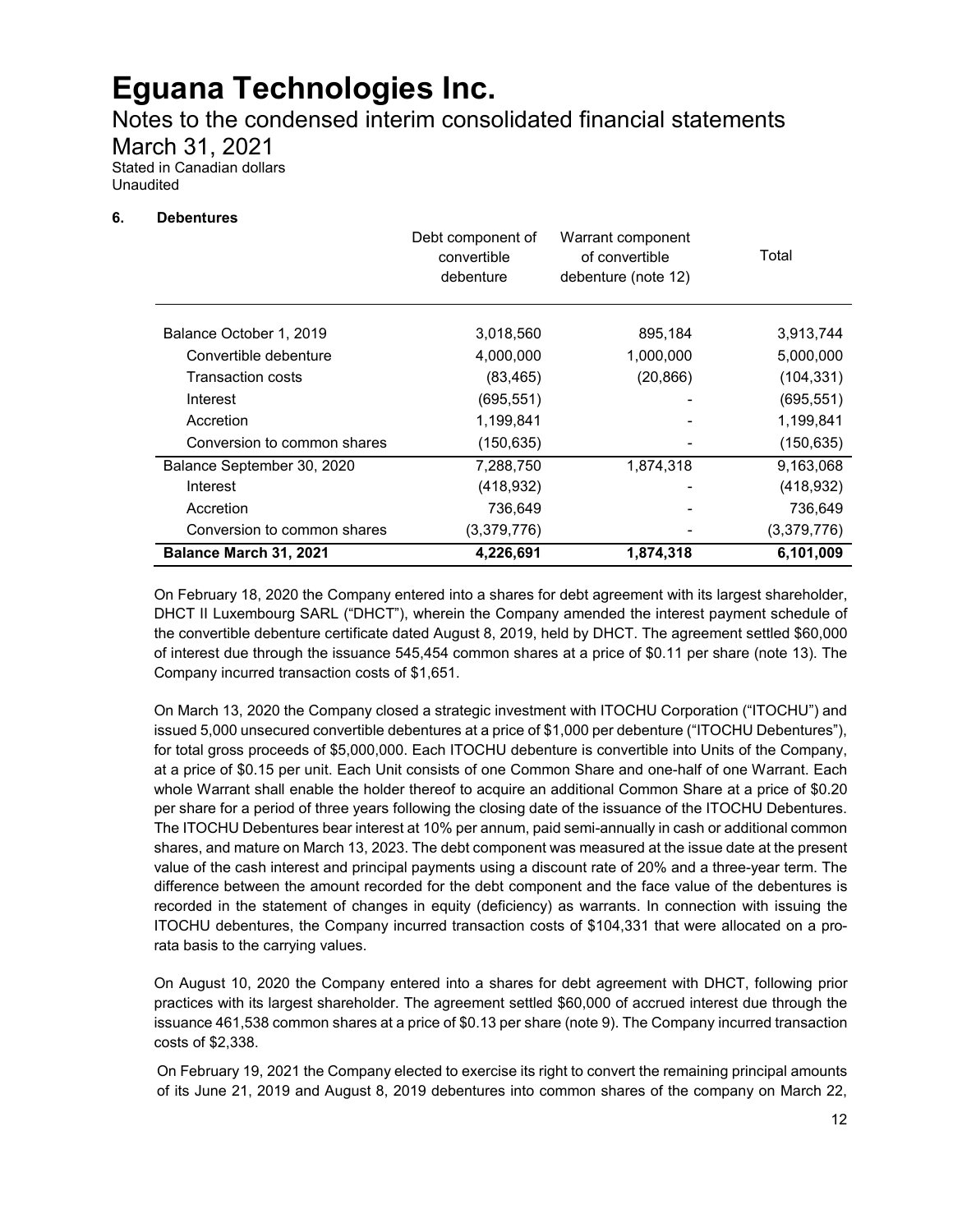### Notes to the condensed interim consolidated financial statements

March 31, 2021 Stated in Canadian dollars Unaudited

> 2021 as the volume weighted average trading price of the Company's common shares exceeded \$0.30 for a period of 20 consecutive trading days. Holders of \$1.7M in debentures voluntarily elected to convert immediately on February 19, 2021 and entered into debt settlement agreements with the Company, where in \$57,613 worth of accrued interest was settled by issuing a total of 115,218 common shares at a price of \$0.50 per share (note 9). The Company incurred transaction costs of \$2,000. 16,767 common shares were issued to related parties consisting of directors and executives of the Company.

> On March 22, 2021, the remaining \$1.9M of debentures associated with the June 21, 2019 and August 8, 2019 issuance were converted into common shares. The holders had a prior option to convert remaining interest due into common shares or take payment in cash. On April 4, 2021 holders of \$2,180 of interest elected to enter into debt settlement agreements, through the issuance of 4,588 common shares at a price of \$0.475 per share (note 9). The Company incurred transaction costs of \$511.

> On March 15, 2021 the Company entered into a shares for debt agreement with ITOCHU. The agreement settled \$247,945 of accrued interest due through the issuance 590,345 common shares at a price of \$0.42 per share (note 9). The Company incurred transaction costs of \$1,740.

### **7. Series A Preferred shares**

|                            | Debt component of<br>preferred shares | Equity component of<br>preferred shares<br>(note 10) | Total     |
|----------------------------|---------------------------------------|------------------------------------------------------|-----------|
| Balance October 1, 2019    | 3,621,769                             | 567,154                                              | 4,188,923 |
| Accretion                  | 700,717                               |                                                      | 700,717   |
| Balance September 30, 2020 | 4,322,486                             | 567,154                                              | 4,889,640 |
| Accretion                  | 375,809                               |                                                      | 375,809   |
| Balance March 31, 2021     | 4,698,295                             | 567,154                                              | 5,265,449 |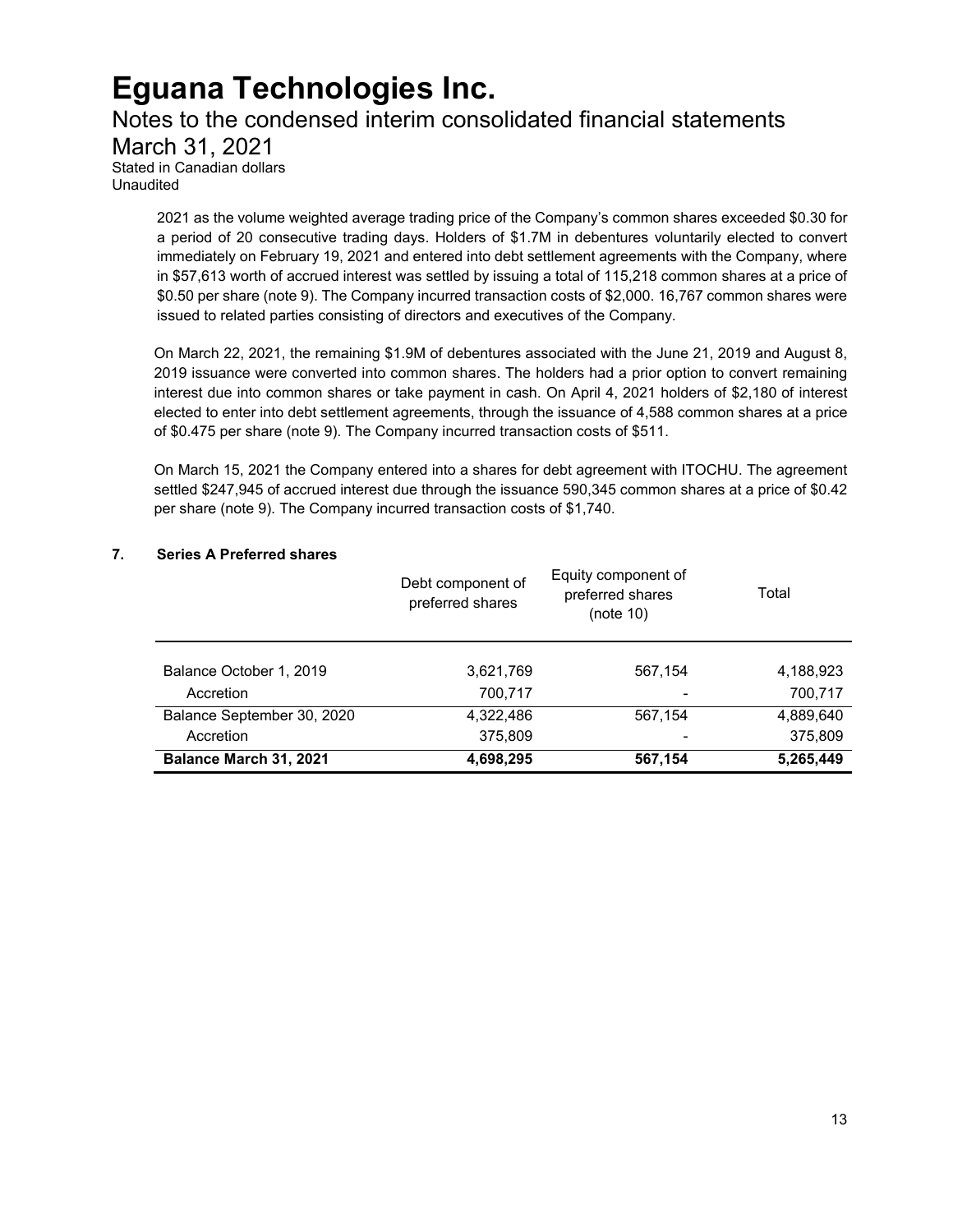Notes to the condensed interim consolidated financial statements

March 31, 2021

Stated in Canadian dollars Unaudited

#### **8. Other liabilities**

|                                               | Settlement<br>Agreement | Contingent<br>liability<br>settlement | Legal<br>settlement | Total      |
|-----------------------------------------------|-------------------------|---------------------------------------|---------------------|------------|
| Balance October 1, 2019                       | 314,581                 | 131,815                               |                     | 446,396    |
| Legal settlement liability                    |                         |                                       | 905,182             | 905,182    |
| Accretion                                     | 60,460                  | 31,827                                | 45,183              | 137,470    |
| Repayments                                    | (157, 380)              | (39,993)                              |                     | (197, 373) |
| Loss on foreign exchange                      |                         | 685                                   | 286                 | 971        |
| Balance September 30, 2020                    | 217,661                 | 124,334                               | 950,651             | 1,292,646  |
| Accretion                                     | 21,490                  | 14,368                                | 84,701              | 120,559    |
| Repayments                                    | (78, 690)               | (209,327)                             | (256, 041)          | (544,058)  |
| Loss on prepayment of<br>contingent liability |                         | 75,706                                |                     | 75,706     |
| Gain on foreign exchange                      |                         | (5,081)                               | (45, 826)           | (50, 907)  |
| Balance March 31, 2021                        | 160,461                 |                                       | 733,485             | 893,946    |
| Less: current portion                         | (135, 451)              |                                       | (375, 950)          | (511, 401) |
|                                               | 25,010                  |                                       | 357,535             | 382,545    |

In March, 2021, the Company paid in full, the settlement of a contingent liability with a third party who provided consulting services. The obligation was fair valued at inception at US\$111,879 using Level 2 valuation techniques with a discount rate of 27%. The repayment resulted in a non-cash loss of \$75,706.

#### *Lease liability*

Balance October 1, 2019 **Figure 1, 2019** 551,796 Accretion 63,992 Repayments (240,205) Loss on foreign exchange 33,975 Balance September 30, 2020 **409,558** and the september 30, 2020 Addition of lease liability 167,781 Accretion 26,629 **Accretion** 26,629 **26,629** Repayments (129,965) Loss on foreign exchange (3,133) **Balance March 31, 2021 470,870 Less: current portion (293,981) 176,889**

Total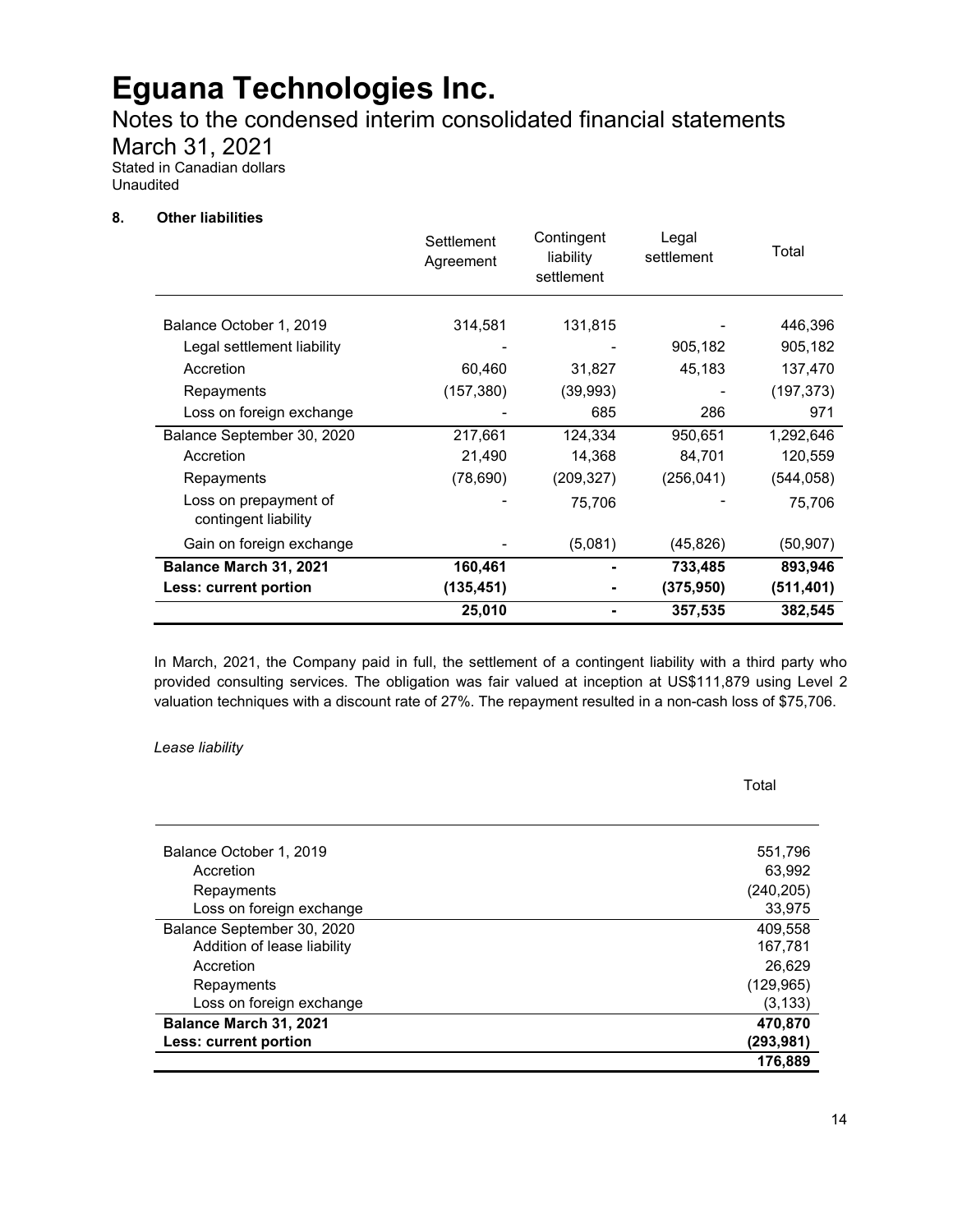### Notes to the condensed interim consolidated financial statements

March 31, 2021

Stated in Canadian dollars Unaudited

#### **9. Common shares**

*Authorized,* unlimited number

*Issued*

|                                                  | Number of<br>shares | Amount<br>(3) |
|--------------------------------------------------|---------------------|---------------|
|                                                  |                     |               |
| Balance October 1, 2019                          | 226,943,753         | 45,366,483    |
| Issuance of common shares                        | 1,006,992           | 120,000       |
| Issuance costs                                   |                     | (3,989)       |
| Exercise of debentures (note 6)                  | 1,333,332           | 150,635       |
| Exercise of warrants (note 12)                   | 7,333               | 1,565         |
| Balance September 30, 2020                       | 229,291,410         | 45,634,694    |
| Issuance of common shares                        | 10,000,000          | 1,500,000     |
| Share issuance costs                             |                     | (254, 487)    |
| Issuance of common shares for debt, net (note 6) | 706,163             | 285,022       |
| Issuance of partnership units (note 11)          | 7,665,900           | 1,150,000     |
| Partnership unit costs (note 11)                 |                     | (240, 033)    |
| Exercise of debentures (note 6)                  | 26,846,673          | 3,379,776     |
| Exercise of warrants (note 12)                   | 7,488,931           | 1,490,173     |
| Exercise of stock options (note 13)              | 1,625,000           | 598,063       |
| <b>Balance March 31, 2021</b>                    | 283,624,077         | 53,543,208    |

In November, 2020, the Company closed a private placement of 10,000,000 common shares at an issue price of \$0.15 per common share, for gross proceeds of \$1,500,000. In connection with the offering, the Company incurred transaction costs of \$196,598, including agent commissions. The Agents also received 750,000 broker warrants (note 12), which are exercisable at a price of \$0.15 per warrant for a period of two years, with an expiry date of November 17, 2022. The fair value of the warrants was determined by using the Black-Scholes option pricing model using a nil dividend yield, a 0.27% interest rate and a volatility of 104.23%. The fair market value at issuance was \$57,889, also recognized as part share issuance costs.

#### *Weighted average number of common shares*

The weighted average number of shares as at March 31, 2021 and September 30, 2020 were determined by excluding preferred shares, stock options and warrants as the Company was in a loss position.

#### **10. Preferred shares**

*Authorized*

The Corporation is authorized to issue an unlimited number of convertible \$10, 8% redeemable First Preferred shares, issuable in series.

Holders of the preferred shares may convert, at any time, into that number of fully paid and non-assessable common shares equal to the then applicable Series Redemption Price divided by the conversion price. The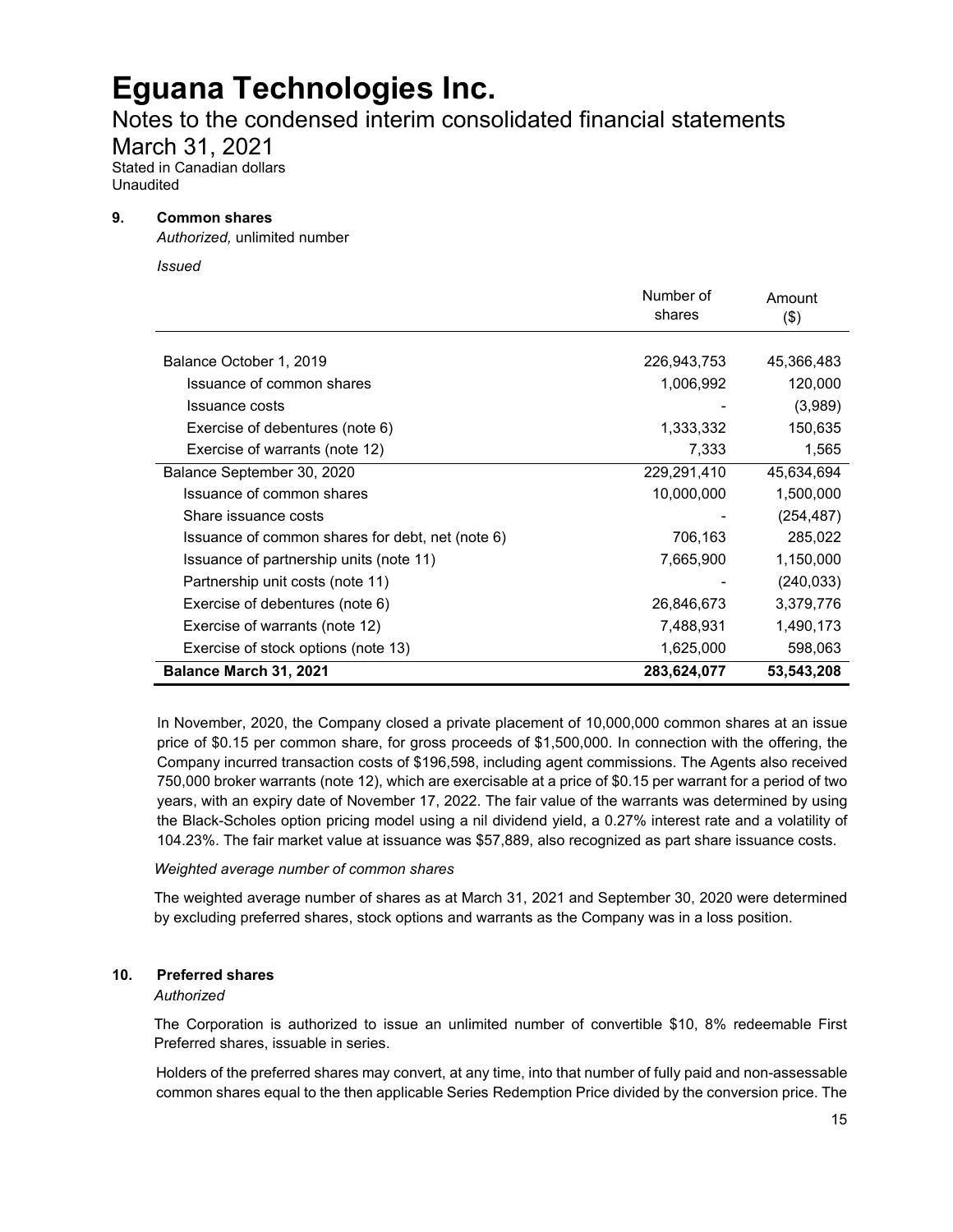### Notes to the condensed interim consolidated financial statements

March 31, 2021

Stated in Canadian dollars Unaudited

> conversion for the preferred shares includes a fixed conversion price on the initial subscription plus the conversion of accreted dividends to common shares. The accreted dividend conversion price is based on the closing price of the common shares on the day prior to the conversion.

The fixed conversion price for each of the issued series outstanding as at March 31, 2021 is as follows:

- Series 8 \$1.00
- Series A \$0.24

*Issued*

|                                                                   | Number of<br>shares | Amount<br>(\$) |
|-------------------------------------------------------------------|---------------------|----------------|
| Series 8                                                          |                     |                |
| Balance October 1, 2019, September 30, 2020 and March<br>31, 2021 | 1                   |                |
| <b>Series A</b>                                                   |                     |                |
| Balance October 1, 2019, September 30, 2020 and March<br>31, 2021 | 434.860             | 567.154        |
| Total preferred shares March 31, 2021                             | 434,861             | 567,155        |
| Total preferred shares September 30, 2020                         | 434,861             | 567,155        |

#### **11. EGT Markets Limited Partnership**

EGT Markets Limited Partnership, is an Alberta limited partnership, which carries on the business of commercializing manufacturing and marketing inverters under license from Eguana and certain of Eguana's subsidiaries. The general partner of EGTLP is Sustainable Energy Systems Inc. ("SES") which exercises control over EGTLP's operations. The limited partners of EGTLP are Eguana, and from time to time, private investors who have provided capital to EGTLP by purchasing LP Units at a price of \$1,000 per LP Unit.

As limited partners of EGTLP, on December 31 of each year the LP Unit Holders are entitled to deduct their share of non-capital losses of EGTLP for the year to a maximum of \$1,000 per LP Unit. As a result, 99.99% of non-capital losses are not available to Eguana to offset future taxable income realized by the Company.

The financial results of EGTLP have been consolidated with the financial results of Eguana since inception as SES has full control over the operations of EGTLP and Eguana has at all times the right to acquire all the LP Units not held by it directly.

In November 2020, EGTLP issued 1,150 EGT Markets Limited Partnership units at a price of \$1,000 per unit resulting in gross proceeds of \$1,150,000. In connection with the issuance, the Company paid the agent a cash commission of \$86,250 and issued 574,942 broker warrants (note 13) exercisable at a price of \$0.15 per warrant for a period of two years, with an expiry date of November 2, 2022. Legal and other costs of \$107,026 related to the issue of the partnership units were incurred. The fair value of the warrants was determined by using the Black-Scholes option pricing model using a nil dividend yield, a 0.26% interest rate and a volatility of 104.72%. The fair market value of the warrants at issuance was \$46,757 and has been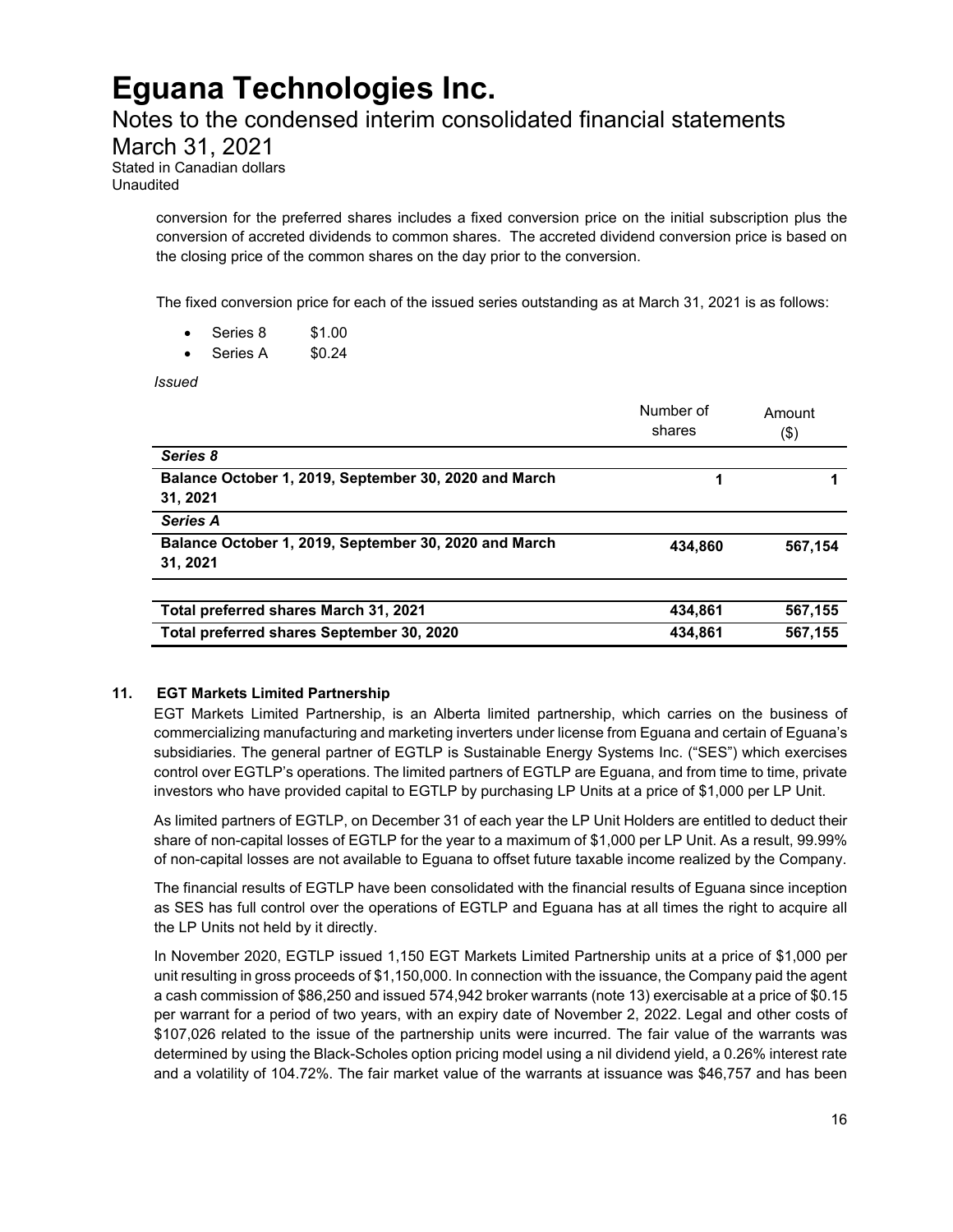### Notes to the condensed interim consolidated financial statements

March 31, 2021

Stated in Canadian dollars Unaudited

> recognized as share issuance costs. If the Company exercises its right to acquire all LP units, 7,665,900 common shares will be issued.

> On February 19, 2021, the Company announced that it has exercised its right to acquire all 1,150 limited partnership units in EGTLP issued on November 2, 2020 in exchange for 7,665,900 common shares in the capital of Eguana. The LP Common Shares issued in exchange for the Units were subject to resale restrictions which expired on March 3, 2021.

#### **12. Warrants**

Changes in the Company's warrants are as follows:

|                            | <b>Issued with</b><br>common shares<br>and debt<br>$(\#)$ | <b>Broker</b><br>warrants<br>$^{(#)}$ | Total<br>purchase<br>warrants<br>$(\#)$ | Allocated<br>fair market<br>value |
|----------------------------|-----------------------------------------------------------|---------------------------------------|-----------------------------------------|-----------------------------------|
| Balance October 1, 2019    | 26,381,762                                                | 1,677,443                             | 28,059,205                              | 1,187,433                         |
| Warrants issued            | 4,161,333                                                 | 3,333                                 | 4,164,666                               | 411,176                           |
| Warrants exercised         |                                                           | (7, 333)                              | (7, 333)                                | (744)                             |
| Warrants expired           | (8, 101, 946)                                             | (271, 833)                            | (8,373,779)                             | (88, 634)                         |
| Balance September 30, 2020 | 22,441,149                                                | 1,401,610                             | 23,842,759                              | 1,509,231                         |
| Special warrants issued    | 50,000,000                                                | 3,500,000                             | 53,500,000                              | 18,233,011                        |
| Warrants issued            | ۰                                                         | 1,513,475                             | 1,513,475                               | 128,808                           |
| Warrants exercised         | (6,937,997)                                               | (550, 601)                            | (7,488,598)                             | (617, 989)                        |
| Balance March 31, 2021     | 65,503,152                                                | 5,864,484                             | 71,367,636                              | 19,253,061                        |

As consideration for the Senior Loan debt amendment (note 5), the Company issued 4,161,333 warrants to its Senior Lender. The warrants convert into an equal number of shares with an exercise price of \$0.06 per common share for a period of five years from the date of the debenture.

The ITOCHU Debentures (note 6) are convertible into Units of the Company, at a price of \$0.15 per unit. Each Unit consists of one Common Share and one-half of one Warrant. Each whole Warrant shall enable the holder thereof to acquire an additional Common Share at a price of \$0.20 per share for a period of three years following the closing date of the issuance of the ITOCHU Debentures. In the event the ITOCHU Debentures are converted into Units, 16,666,666 common share purchase warrants which convert into an equal number of shares with an exercise price of \$0.20 per common share for a period of three years from the date of the ITOCHU Debenture will be issued. The Company measured the fair value of the ITOCHU Debenture conversion option at \$979,134, net of \$17,029 in transaction costs.

As consideration for the November 2020 private placement (note 9), the Company issued 750,000 warrants to its agents. The warrants convert into an equal number of shares with an exercise price of \$0.15 per common share for a period of two years from the date of the warrant.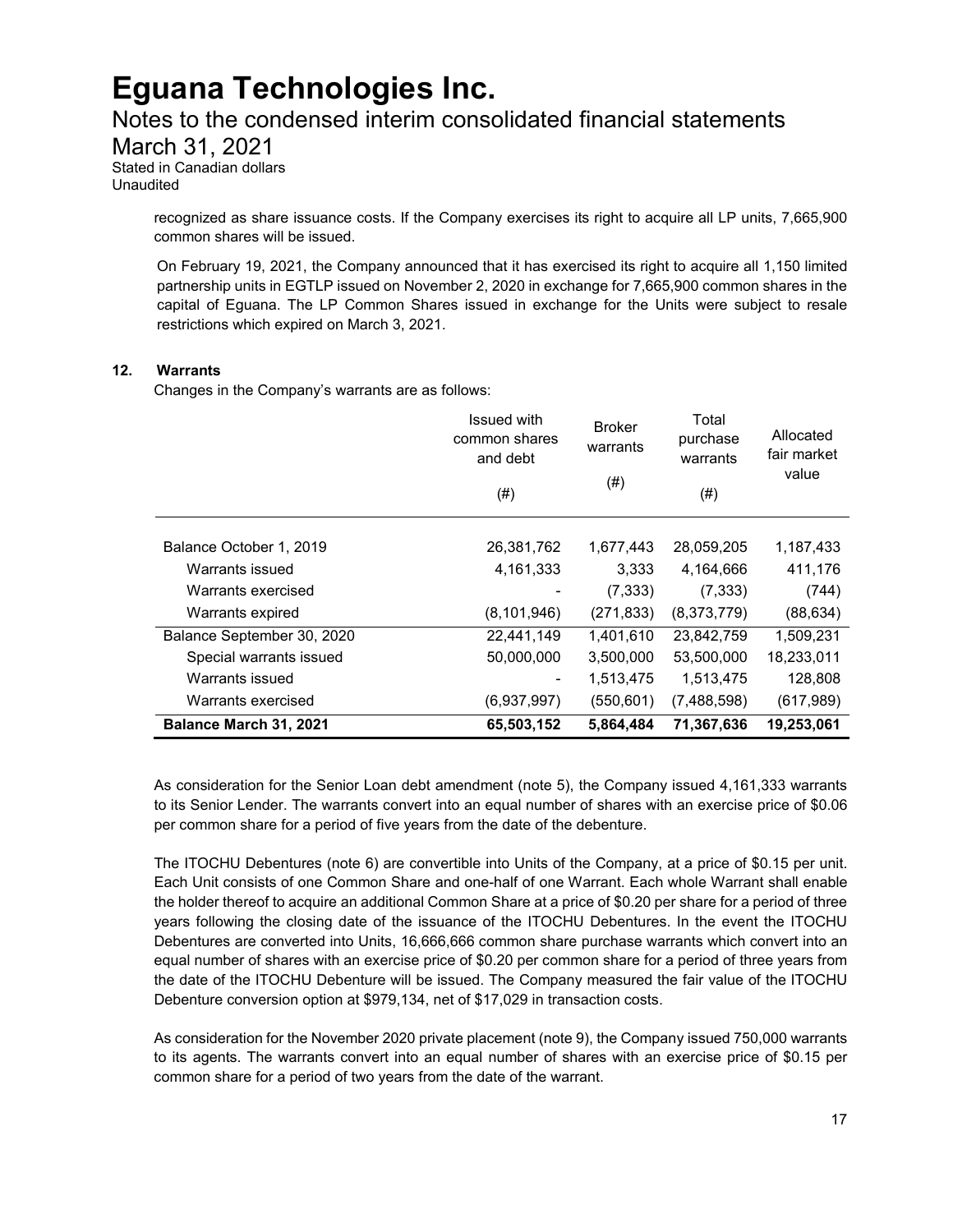Notes to the condensed interim consolidated financial statements March 31, 2021 Stated in Canadian dollars Unaudited

As consideration for the November 2020 brokered LP unit issuance (note 11), the Company issued 574,942 warrants to its agents. The warrants convert into an equal number of shares with an exercise price of \$0.15 per common share for a period of two years from the date of the warrant.

On February 25, 2021, the Company announced the closing of a private placement of Special Warrants ("Special Warrants) for gross proceeds of \$20 million and issuance of 50 million Special Warrants at a price of \$0.40 per Special Warrant, of which 590,000 warrants were purchased by key management personnel. Each Special Warrant is exercisable into one common share without payment of any additional consideration upon certain conditions being met. The Company will use its commercially reasonable efforts to qualify the distribution of the Common Shares issuable upon exercise of the Special Warrants by way of a short form prospectus within 90 days following the closing of the Offering (the "Qualifying Condition"). The securities issued in connection with the Offering will be subject to a 4‐month hold period from the date of the closing of the Offering, unless the Qualifying Prospectus is filed and receipted within that time. If the Qualifying Condition is not met, each Special Warrant will be exercisable, for no additional consideration and with no further action on the part of the holder thereof, for 1.1 Common Shares.

In connection with the special warrant offering, the Company granted the agents 3,500,000 of nontransferable compensation special warrants exercisable into one common share at a price of \$0.40 per warrant for a period of 24 months from closing date, and incurred transaction costs, including agent commissions, of \$1,766,989. The Black-Scholes option pricing model was used to calculate the fair value of the compensation warrants using a nil dividend yield, a 0.32% interest rate and a volatility of 103.2%. The fair market value at issuance was \$1,056,028. Transaction costs, including broker warrants, were netted against the carrying value of the special warrants.

Subsequent to quarter end, on May 11, 2021, the Company filed the short form prospectus in connection with the special warrants. Pursuant to the terms, each special warrant was automatically exercised, for no additional consideration, into a common share.

Outstanding and exercisable warrants at March 31, 2021 were as follows:

| Range of exercise prices | Warrants   | Weighted<br>average<br>exercise<br>prices $(\$)$ | Weighted<br>average<br>years to<br>expiry |
|--------------------------|------------|--------------------------------------------------|-------------------------------------------|
| $$0.01 - $0.20$          | 16,629,541 | 0.19                                             | 2.58                                      |
| $$0.21 - $0.30$          | 1,238,095  | 0.21                                             | 0.39                                      |
| $$0.31 - $0.40$          | 53,500,000 | 0.40                                             | 0.35                                      |
| Balance March 31, 2021   | 71,367,636 | 0.35                                             | 0.87                                      |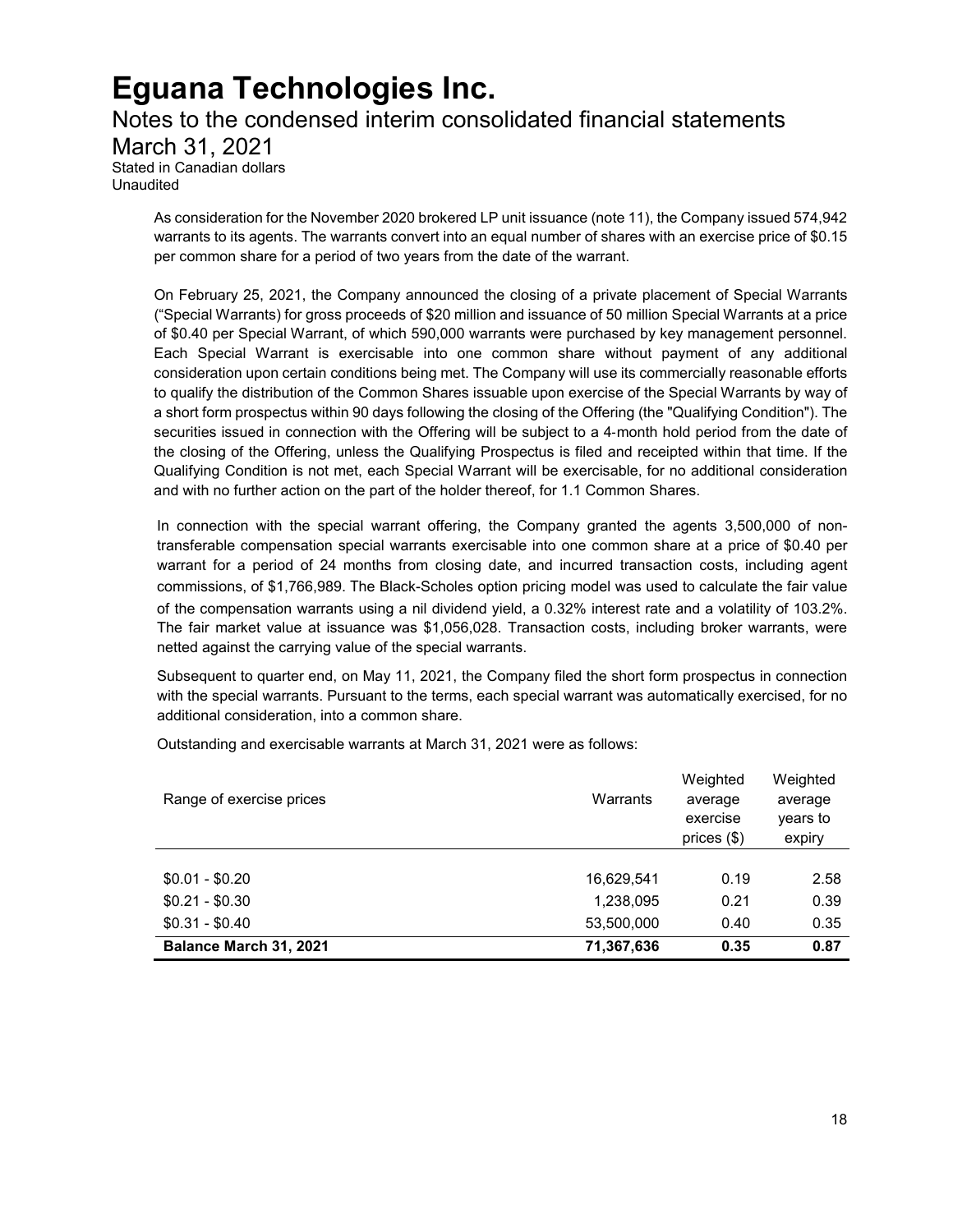### Notes to the condensed interim consolidated financial statements

March 31, 2021

Stated in Canadian dollars Unaudited

In the event the ITOCHU Debenture is converted into Units, the following warrants will be issued:

| Exercise price | Warrants   | Weighted<br>average<br>exercise<br>prices $(\$)$ | Weighted<br>average<br>years to<br>expiry |
|----------------|------------|--------------------------------------------------|-------------------------------------------|
| \$0.20         | 16,666,666 | 0.20                                             | 2.20                                      |

#### **13. Share based payments**

The Company established the Stock Option Plan, which is accounted for as equity settled, whereby the Company may grant options to purchase common shares to directors, officers, employees, and consultants. The Stock Option Plan allows for a maximum term on any options of ten years. The Company, at the discretion of the board of directors, may issue up to a maximum of 22,861,000 options. The shareholders approved the Stock Option Plan on October 8, 2020. The minimum price at which the options may be granted is the closing price of the common shares on the TSX-V on the date immediately prior to the date of issue.

|                            | Number of<br>options to<br>employees | Weighted<br>average<br>price to<br>employees | Number of<br>options to<br>non-<br>employees | Weighted<br>average<br>price to<br>non-<br>employee |
|----------------------------|--------------------------------------|----------------------------------------------|----------------------------------------------|-----------------------------------------------------|
|                            |                                      |                                              |                                              |                                                     |
| Balance October 1, 2019    | 6,537,052                            | 0.27                                         | 2,265,264                                    | 0.27                                                |
| Granted                    | 2,305,000                            | 0.15                                         | 500,000                                      | 0.09                                                |
| Forfeited                  | (385,000)                            | (0.21)                                       | (50,000)                                     | (0.30)                                              |
| Balance September 30, 2020 | 8,457,052                            | 0.24                                         | 2,715,264                                    | 0.24                                                |
| Granted                    |                                      |                                              | 6,000,000                                    | 0.27                                                |
| Exercised                  | (375,000)                            | (0.16)                                       | (1,250,000)                                  | (0.24)                                              |
| Forfeited                  | (205,000)                            | (0.19)                                       |                                              |                                                     |
| Balance March 31, 2021     | 7,877,052                            | 0.24                                         | 7,465,264                                    | 0.26                                                |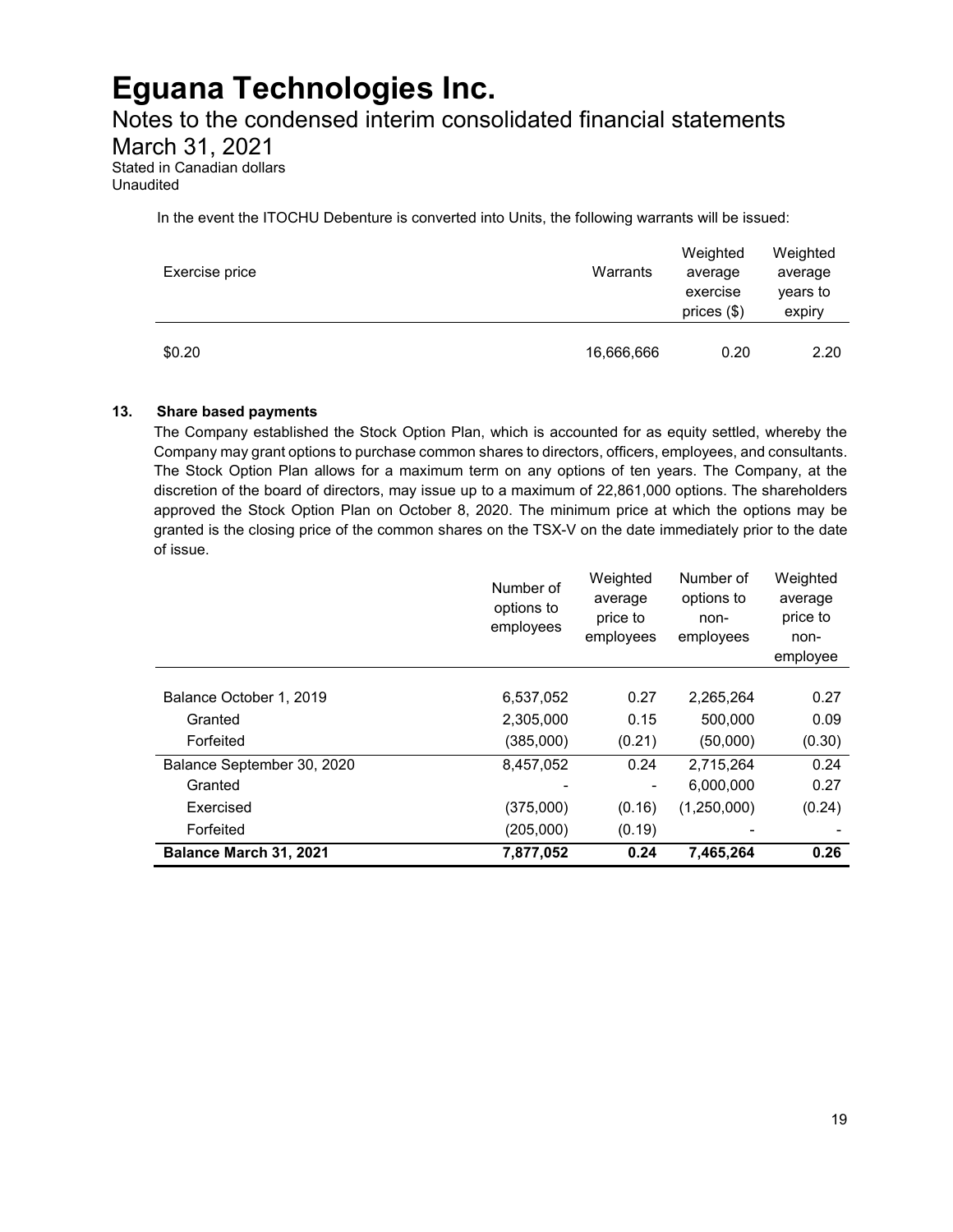Notes to the condensed interim consolidated financial statements March 31, 2021

Stated in Canadian dollars Unaudited

The following summarizes information about stock options outstanding as at March 31, 2021:

|                        |            | Outstanding options                 |                                           | Exercisable options |                                     |
|------------------------|------------|-------------------------------------|-------------------------------------------|---------------------|-------------------------------------|
|                        | Options    | Weighted<br>average<br>price $(\$)$ | Weighted<br>average<br>years to<br>expiry | Options             | Weighted<br>average<br>price $(\$)$ |
| $$0.01 - $0.30$        | 10,785,000 | 0.20                                | 5.07                                      | 6,885,005           | 0.21                                |
| $$0.31 - $0.40$        | 4,522,316  | 0.36                                | 3.22                                      | 3,522,316           | 0.36                                |
| $$0.41 - $0.50$        | 35,000     | 0.44                                | 3.05                                      | 35,000              | 0.44                                |
| Balance March 31, 2021 | 15,342,316 | 0.25                                | 4.52                                      | 10,442,321          | 0.26                                |

The total share-based compensation calculated for the three and six-months ended March 31, 2021, was \$384,491 and \$816,542 (2020 – \$15,141 and \$53,057), respectively.

In December 2020, the Company entered into an agreement with a capital markets advisory firm under which the firm will provide services over a term of up to 24 months for compensation consisting of incentive stock options to acquire up to an aggregate of 8,000,000 common shares. The incentive stock options are issuable as follows:

- 4,500,000 incentive stock options at a strike price of \$0.24 per share, with an expiry of December 4, 2023 upon execution of the agreement (issued in December 2020).
- 1,500,000 incentive stock options at a market-based strike price to be determined if, as and when 8,012 unsecured convertible debentures issued in 2019 and 2020 convert into commons shares. Should these options be issued, they will have a 36-month term.
- 1,000,000 incentive stock options at a market-based strike price on the 12-month anniversary date of the advisory firm agreement in December 2021. Should these options be issued, they will have a 36 month term.
- 1,000,000 incentive stock options at a market-based strike price on the 18-month anniversary date of the advisory firm agreement in June 2022. Should these options be issued, they will have a 36-month term.

In January 2021, the Company granted incentive stock options to acquire 1,500,000 common shares at a strike price of \$0.35 per share, with an expiry of January 15, 2024.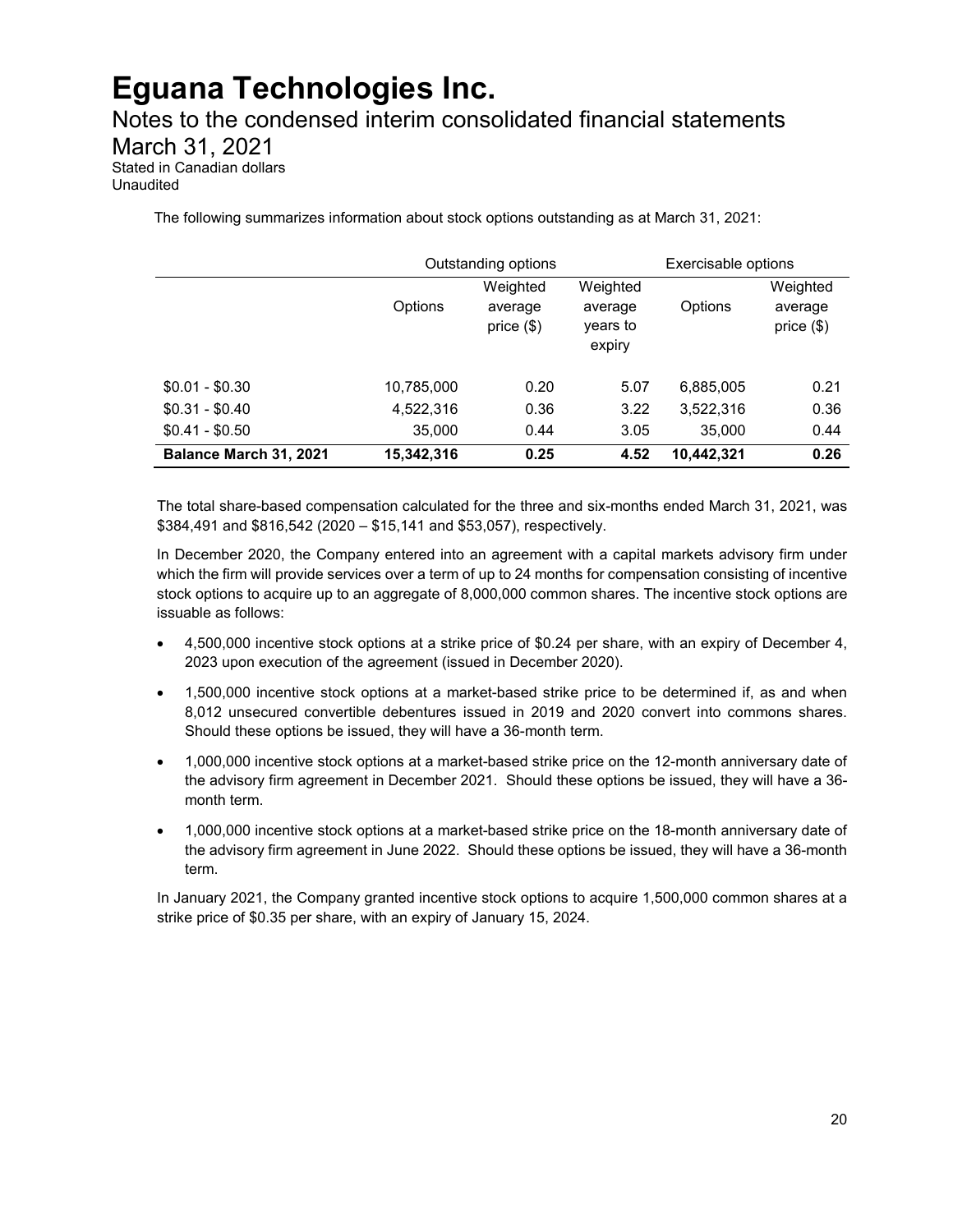### Notes to the condensed interim consolidated financial statements

March 31, 2021

Stated in Canadian dollars Unaudited

> The fair values of Eguana stock options granted have been estimated on their respective grant dates using the Black-Scholes valuation model and the following assumptions:

|                             | March 31<br>2021         | September 30<br>2020 |
|-----------------------------|--------------------------|----------------------|
| Risk free interest rate     | $0.21\% - 0.30\%$        | $0.27\% - 0.36\%$    |
| Expected volatility $(1)$   | $104\% - 105\%$          | $107\% - 114\%$      |
| Dividend yield              | $\overline{\phantom{0}}$ |                      |
| Expected life (years)       | 3                        | $3 - 10$             |
| Weighted average fair value | $0.06 - 0.22$            | 0.12                 |

(1) Expected volatility is estimated by considering historic average share price volatility over 5 years

#### **14. Financial instruments fair value**

The carrying value and fair value of financial instruments at March 31, 2021, is disclosed below by financial instrument category:

|                                          | Carrying<br>value | <b>Fair value</b> |
|------------------------------------------|-------------------|-------------------|
| Accounts receivable                      | 429.246           | 429.246           |
| Accounts payable and accrued liabilities | 3,821,159         | 3,821,159         |
| Derivative liability                     | 1,168,807         | 1,168,807         |

The Company categorizes its financial instruments carried at fair value into one of three different levels depending on the observability of the inputs employed in the measurement. The Company valued cash using Level 1 input and the derivative liability was measured at fair value using level 2 inputs (notes 5).

- Level 1 Quoted prices are available in active markets for identical assets or liabilities as of the reporting date. Active markets are those in which transactions occur in sufficient frequency and volume to provide pricing information on an ongoing basis.
- Level 2 Pricing inputs are other than quoted prices in active markets included in Level 1. Prices in Level 2 are either directly or indirectly observable as of the reporting date. Level 2 valuations are based on inputs, including quoted forward prices for commodities, time value and volatility factors, which can be substantially observed or corroborated in the marketplace.
- Level 3 Valuations in this level are those with inputs for the asset or liability that are not based on observable market data.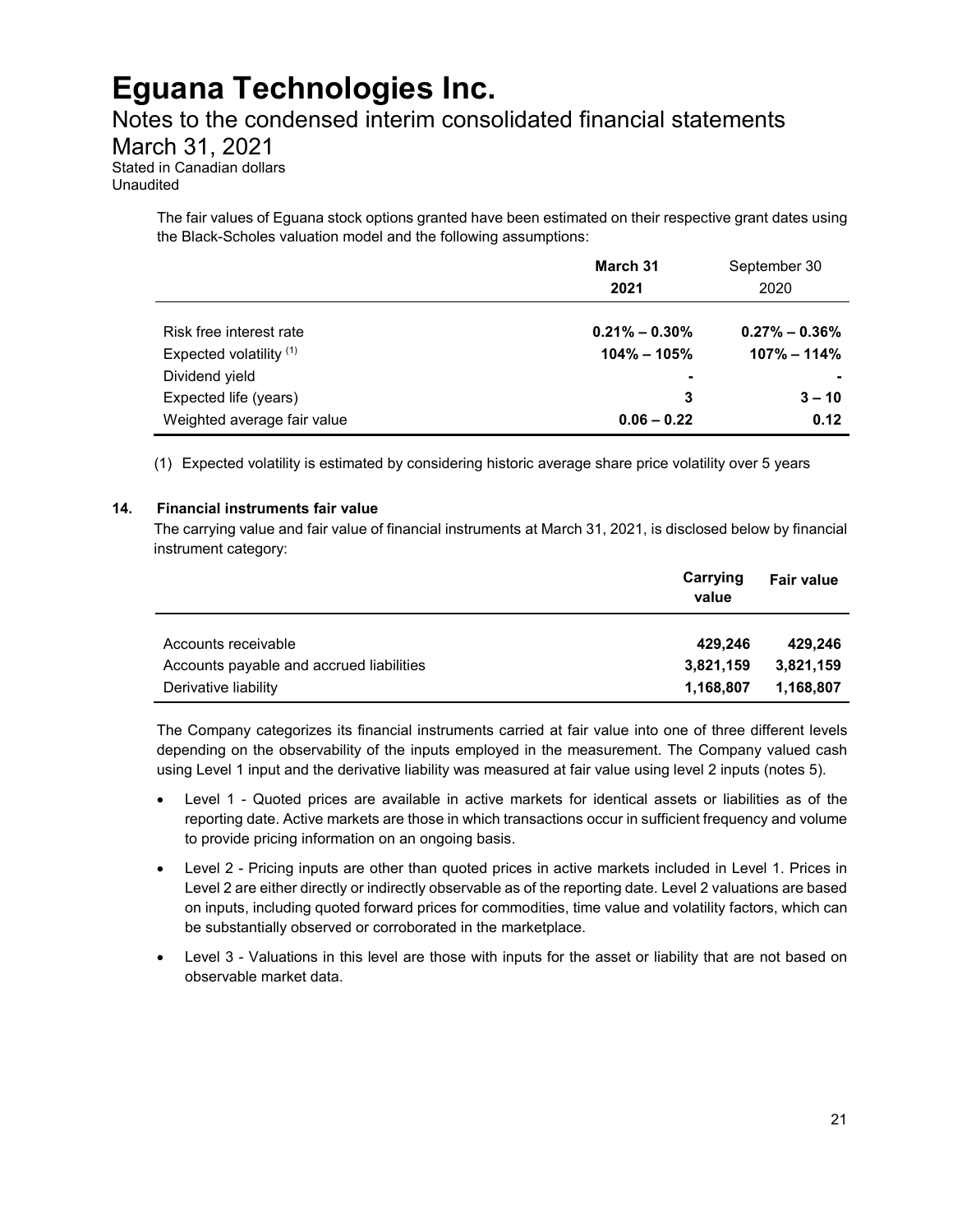Notes to the condensed interim consolidated financial statements

March 31, 2021

Stated in Canadian dollars Unaudited

#### **15. Financing costs**

|                                              | Three months ended |         | Six months ended |           |
|----------------------------------------------|--------------------|---------|------------------|-----------|
|                                              | 2021               | 2020    | 2021             | 2020      |
|                                              |                    |         |                  |           |
| Accretion of debentures                      | 338,804            | 228,785 | 736,649          | 415,047   |
| Accretion of other liabilities               | 57,148             | 25.011  | 120,559          | 48,933    |
| Accretion of long-term debt                  | 42,601             | 242.656 | 103.141          | 287,431   |
| Accretion of bridge loan                     |                    | 19.029  |                  | 37.226    |
| Accretion of preferred shares                | 188,309            | 171,995 | 375,809          | 341,759   |
| Change in fair value on derivative liability | 28,586             | 132,538 | 16,807           | 163,806   |
| Loss on prepayment of contingent liability   | 75,706             |         | 75,706           |           |
| Lease interest                               | 12.499             | 15.534  | 26.629           | 27,697    |
|                                              | 743,653            | 835,548 | 1,455,300        | 1,321,899 |

### **16. Supplemental information**

The changes in non-cash working capital for the three and six-months ended March 31, 2021 and 2020 is as follows:

|                                          | Three months ended |             | Six months ended |            |
|------------------------------------------|--------------------|-------------|------------------|------------|
|                                          | 2021               | 2020        | 2021             | 2020       |
|                                          |                    |             |                  |            |
| Operating activities                     |                    |             |                  |            |
| Decrease (increase) in assets            |                    |             |                  |            |
| Accounts receivable and advances         | 433,864            | (912, 633)  | 230,479          | (651, 169) |
| Inventory                                | (754, 907)         | (322, 647)  | (680, 113)       | 860,648    |
| Prepaid expenses and deposits            | (1, 390, 355)      | (771, 525)  | (1, 391, 674)    | (655,061)  |
|                                          | (1,711,398)        | (2,006,805) | (1,841,308)      | (445,582)  |
| (Decrease) increase in liabilities       |                    |             |                  |            |
| Accounts payable and accrued liabilities | (326,060)          | 46.530      | (390,240)        | 305,536    |
| Deferred revenue                         | 19,975             | (130, 957)  | (480, 780)       | 448,601    |
|                                          | (2,017,483)        | (2,091,232) | (2,712,328)      | 308,555    |

### **17. Segmented information**

The Company is organized into one operating segment represented by the development and sale of storage energy system. The Company provides professional services, consisting of support, training, and engineering services, to promote the use of its products; however, these activities are not evaluated as a separate business segment.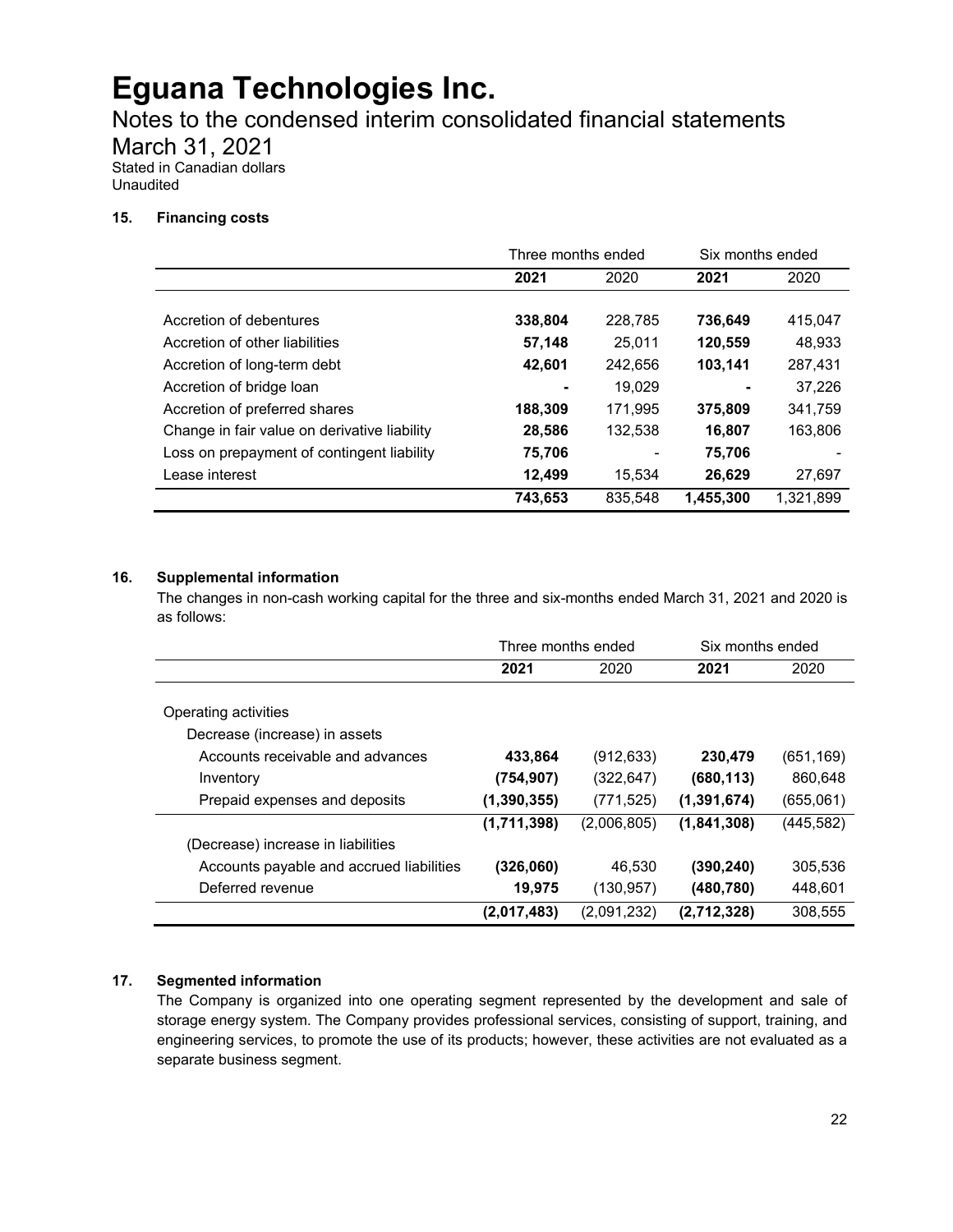### Notes to the condensed interim consolidated financial statements

March 31, 2021

Stated in Canadian dollars Unaudited

#### *Major customers*

The Company had one customer where sales were greater than 10% of total sales in the six-month period ended March 31, 2021 (2020 – three). The customer had attributed sales of approximately \$nil and \$2,053,154 for the three and six-month period ended March 31, 2021 (2020 - \$1,638,778 and \$4,290,773), respectively.

#### *Revenue composition*

The Company generated \$347,582 and \$2,671,369 of revenue (2020 - \$1,319,781 and \$3,704,580) from energy storage system sales with a cost of \$333,752 and \$2,467,602 (2020 - \$1,316,727 and \$3,667,132) for the three and six-month period ended March 31, 2021, respectively. The Company generated \$nil of revenue (2020 - \$485,997 and \$736,359) from engineering services with a cost of \$nil (2020 - \$98,074 and \$152,742) for the three and six-month period ended March 31, 2021, respectively.

#### *Geographic Sales Revenue*

|                      | Three months ended |                          | Six months ended |           |
|----------------------|--------------------|--------------------------|------------------|-----------|
|                      | 2021               | 2020                     | 2021             | 2020      |
|                      |                    |                          |                  |           |
| Asia                 | ۰                  | 318.997                  | 11,862           | 736,359   |
| Australia            | 38,431             | $\overline{\phantom{a}}$ | 74,859           | 52,715    |
| Europe               | 109,119            | 538,689                  | 109,119          | 832,124   |
| <b>United States</b> | 200,032            | 781,092                  | 2,475,529        | 2,819,741 |
|                      | 347,582            | 1,638,778                | 2,671,369        | 4,440,939 |

#### **18. Legal disputes**

The Company is in a dispute with a prior customer as a result of the cancellation of a supply contract. The Company is seeking full collection of the accounts receivable from the customer, in addition to other amounts from the customer because of the cancellation. The collection of the outstanding receivable is uncertain due to litigation risks and the entire receivable has been provided for. The customer, in return, has made warranty claims against the Company which the Company has denied. The Company has recorded a warranty provision to cover potential warranty claims arising from all sales, including sales to the customer. In the prior year, the customer made a counter claim against the Company.

There has been no change in the Euro denominated amounts for legal disputes from the prior year ends.

#### **19. Subsequent events**

#### *ITOCHU Debentures*

On April 19, 2021, ITOCHU elected to convert its balance of debentures, resulting in 33,333,333 common shares of the Company and 16,666,666 warrants. Each warrant entitles ITOCHU to acquire an additional common share at a price of \$0.20 per share until March 13, 2023.

The balance of debentures remaining for the Company post ITOCHU conversion is \$nil.